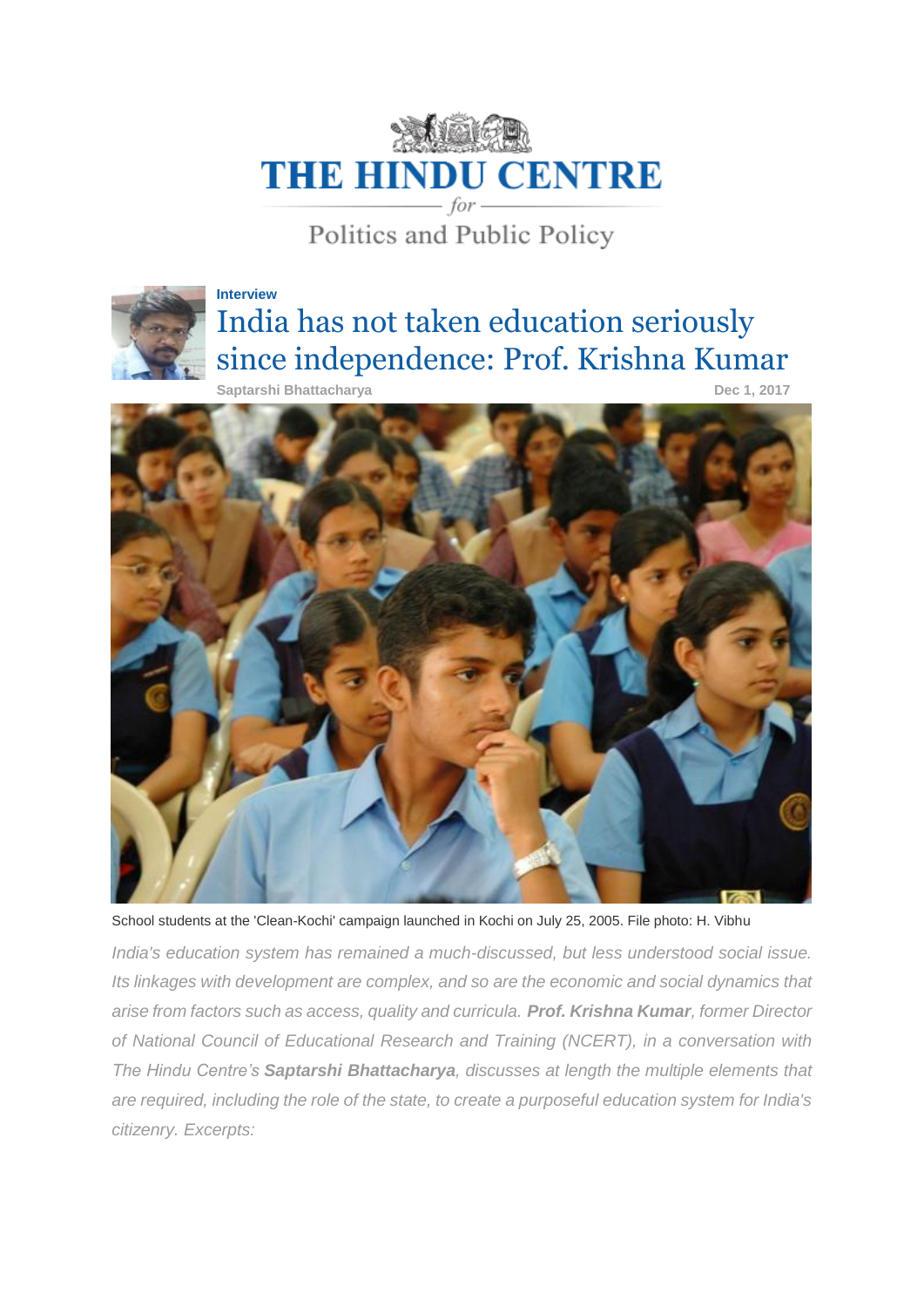**In India, where social inequalities are deeply entrenched, education is largely seen as a leveller and as a means for the marginalised to achieve social mobility. Do you see that happening?**

Education is a Janus-faced area of social action. On the one side, it does create the possibilities of change in social relationships; on the other side, it's a preservationist role that education performs. It permits society to reproduce itself. Now, which of these roles will come to the fore, or which of these roles will dominate in a certain period of history depends on historical circumstances and the extent to which a state is able to understand the agency of education and apply the agency for the goals which people agree on.

*If social inequalities are entrenched in a society and are institutionalised in some of its most powerful formations, then our expectations from education will need to be backed by very strong and sustained effort if we wish to persist in our* 

*hope that it will act as a leveller.*

This idea that education is a leveller is in that sense a very innocent idea. If social inequalities are entrenched in a society and are institutionalised in some of its most powerful formations, then our expectations from education will need to be backed by very strong and sustained effort if we wish to persist in our hope that it will act as a leveller. That is the broad theoretical statement with which we need to proceed. Has education performed a levelling role in our society more than it has performed a reproductionist role? I would say it is a mixed picture. If you look back, not simply at the recent period but at the last 150 years since the mid-19<sup>th</sup> century, roughly when what we today call modern kind of education started, then you would say that yes, education has permitted certain degree of change in the social order. Now, this statement needs to be nuanced by referring to specific regions. In certain regions of India, especially in the latter half of the 19<sup>th</sup> century, education did create a ripple which was capable of creating a considerable tumult in an otherwise very strong and stable social order.

Education was one of the factors that caused that ripple. That's also a very important point to remember that education rarely acts in isolation. It contributes to efforts that are going on in the broader social sphere. If those efforts are aimed at change in the social order, then education might contribute to it in a somewhat significant way. Now, this is what you will notice did happen in Maharashtra in western India.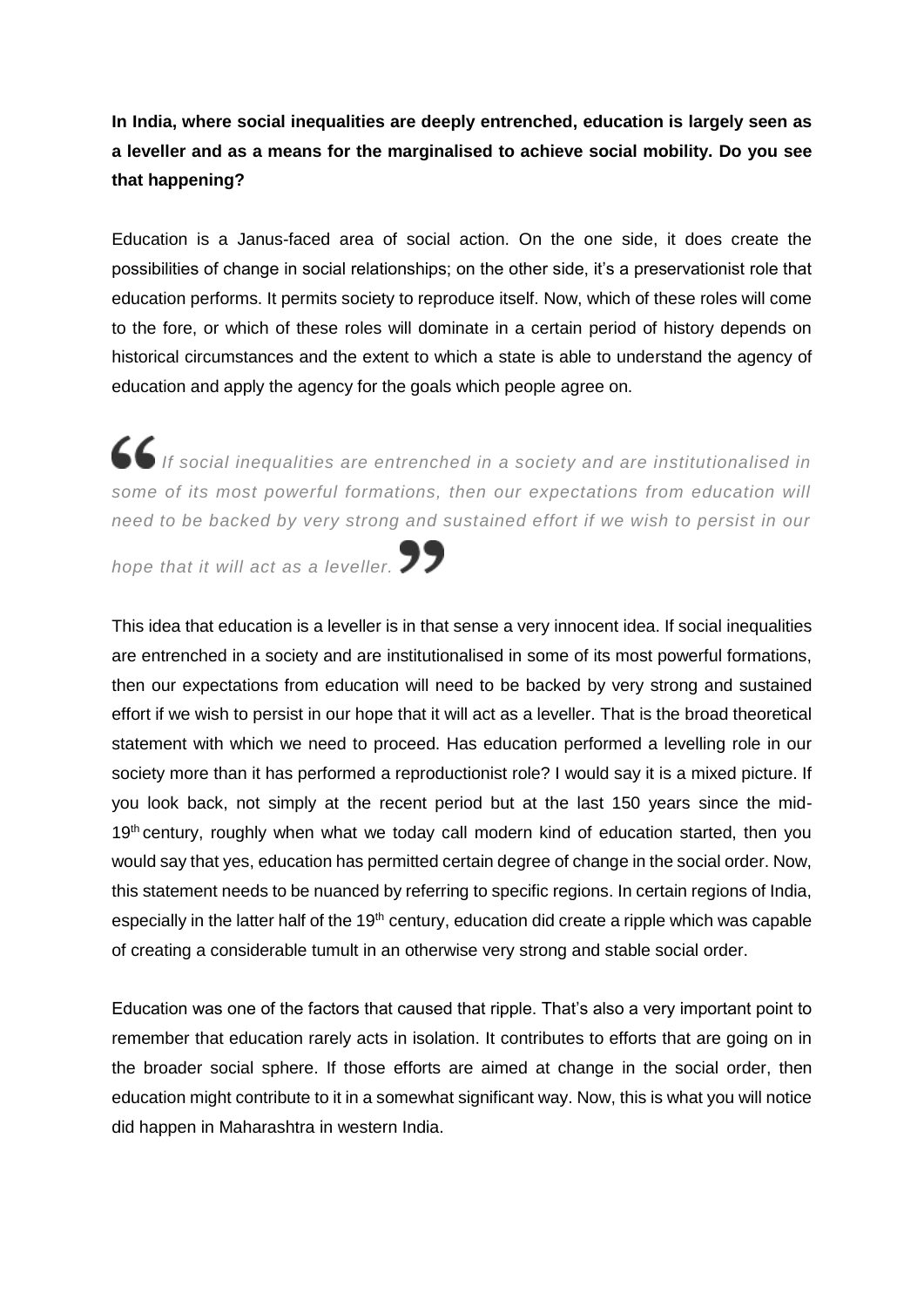It happened because already there was considerable social turmoil in the world of western India. It reflected in the lives and ideas of social reformers like Jyotirao Phule. You will have to go into the social history of that region to see why that manifested at that particular point. Phule got very interested in the possibility of education being used for furthering the interests of the lower castes.



rhythm is sustained over a period. And that's what happened in western India from about 1870s onwards and continued to happen all the way up to the 1930s and the 1940s.

That's what leads us to the still bigger ripple, which, by the time we get into the  $20<sup>th</sup>$ century in the same region, we'll see in the shape of Ambedkar. What do we learn from that? We learn that education represents a long rhythm. It is not something that brings about visible change within a short period. The key is whether that

 **Prof. Krishna Kumar**

In this period when there was considerable tumult in the caste system, it was not as if the upper castes were not utilising education for furthering their ends. They were, in fact, in the forefront of this exercise and were developing new skills to be able to remain in that position where they were. So, education was performing different roles within the system, if you are choosing caste as a parameter. And how the other castes were able to become the dominant force of the new middle classes in western India even as the lowers castes were entering into the ladder of upward mobility to an extent. It is that picture which has been used to understand what happened after independence.

After independence when state formation was happening through the constitutional vision, the idea of a special provision which would allow social justice to occur got into the mainframe of the state policy. And that surely has brought about some kind of what you might call sponsored mobility for the lower castes. To what extent it has disturbed the social hierarchy of an old society we still actually don't know. Perhaps, to a certain extent, it has in western India. It certainly seems to have brought a considerable change in the social hierarchy from the 1920s onwards. Now these are very specifically regional phenomena. We cannot say similar things about, for example, many parts of northern India where, to begin with, modern education under the auspices of colonialism was late to arrive.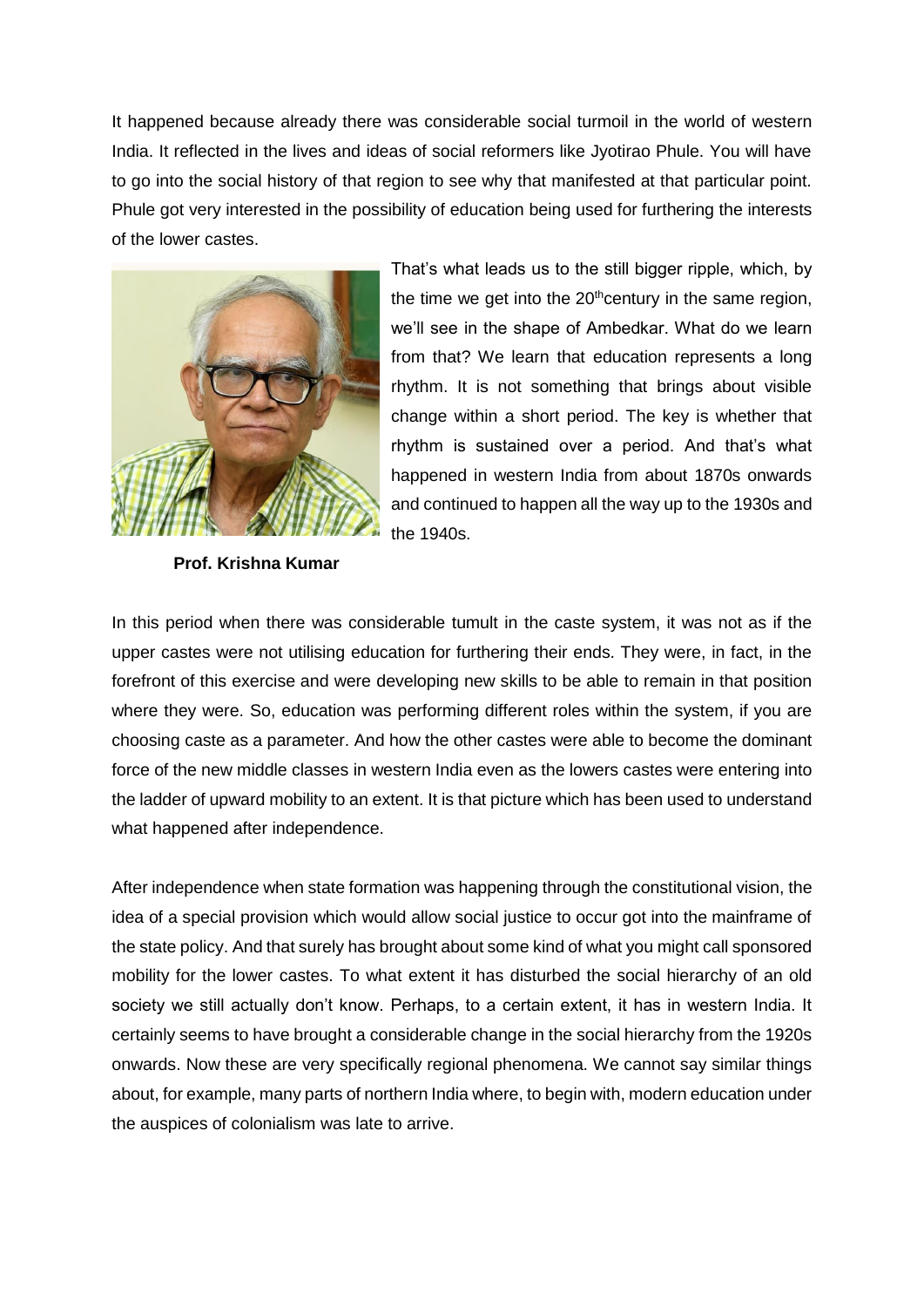*There is almost a 100-year gap between coastal India and hinterland India of specially the north in the introduction of modern educational institutions under* 

*the colonial rule.*

There is almost a 100-year gap between coastal India and hinterland India of specially the north in the introduction of modern educational institutions under the colonial rule. That's a pretty considerable gap; we are talking about four generations at least. In the north, especially in Uttar Pradesh and Bihar, we are seeing an absence of any movement like the Satya Shodhak Samaj of western India or the social justice movement of southern India. So, there, education gets isolated as an instrument of mobility. It doesn't result in much. Modern Uttar Pradesh is as steeped in the old social structure as it was 70-80 years ago. Whatever has happened was because of the reservation system. To some extent, it brought out the voice of the lower castes; it created leaders who express their voices in the field of politics.

I am not saying that these are not important changes. I am making this point only to prove that when education is working in isolation from larger social movements, then it creates only very minor effects and the reproductionist role remains dominant. Groups of society which are already in a position to benefit from opportunities may acquire even more ability to benefit and to maintain their dominance, which is what we see in many parts of northern India. There, education has remained a rather weak tool of bringing about any significant social change.

So, in balance, one would say that if we are looking at such a vast area like South Asia, then I think the picture is very mixed as far as the role of education is concerned. But, to conclude this part of our conversation, I am reminded of a statement by Amartya Sen made many years ago. He said, "Why should we despair about the benefits of education? As you sow, so you reap!" We didn't sow much. So what we are reaping is also something quite limited as a whole. We didn't sow much in elementary education, we sowed very little in higher education and so the harvest is very limited, and in certain parts, it is very limited.

## **You mentioned that social movements are very important for education to take shape and effect change. Which one comes first? Are you implying a symbiotic relationship between the two or are you saying that one leads to the other?**

It's an interesting theoretical question and I don't want to place it in the metaphor of chicken and egg. If you look around the world, not just in India, you will notice that there is a certain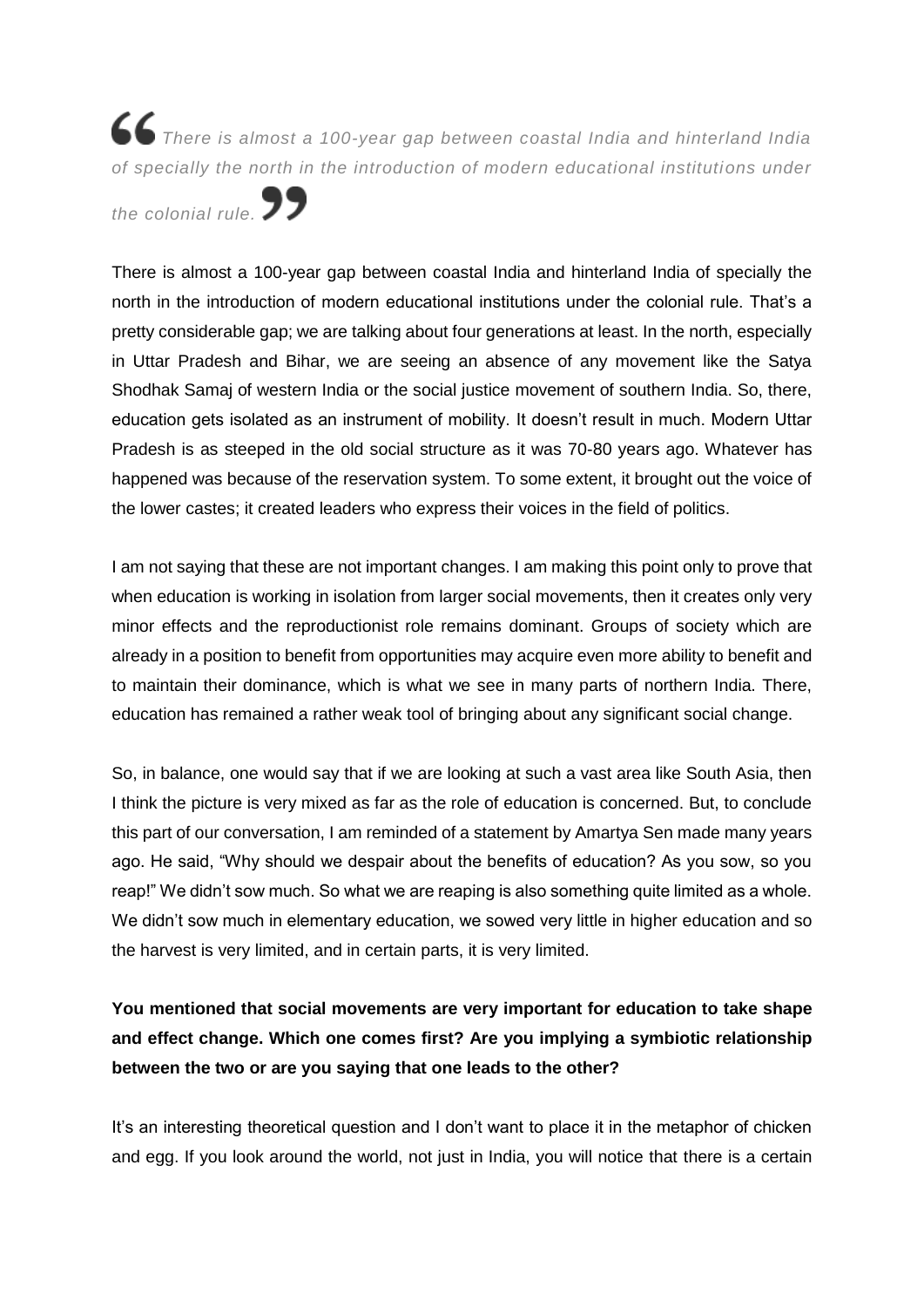degree of indeterminacy. There are countries where beginning of widespread education paved the way for industrial growth. And there are countries where industrial growth took place and paved the way for widening of education. So, we don't have a theory which will apply everywhere.

One thing we know from the history of education around the world is that education is a subsystem. It rarely leads the way. Whereas, economic relationships, ownership of land, ownership of means of industrial production—these create conditions in which society develops various kinds of dynamisms. Those dynamisms then get further pushed by education in one direction or another. But education on its own rarely leads the way for major dynamic processes in society.

That's what the history of education in most parts of the world would suggest. It will be difficult to come across a society where education led the way for change. That would be a very nice thing to happen but the idea of it is very innocent. Historical forces that are located in economic relations or in cultural processes are more important than education itself. In fact, how education will be used depends on a pre-existence of an enlightened leadership. Otherwise, you may want to use education but you don't understand how education works. In that case, you won't be able to utilise the potential that good education offers to a society to increase its inner intellectual capacities, to reform itself, or sometimes to transform itself.

**You had mentioned in your lecture at the Madras Institute of Development Studies on November 24, 2017, that the 1911 Bill brought by Gopalkrishna Gokhale for compulsory primary education for boys was defeated primarily because of the landholding community. This is a pointer to how social structures play a role in the way education is imparted to communities across the world...**

*The annual compulsion to migrate is certainly not conducive for children's*  schooling. **99** 

Or if any education is imparted. Land ownership is a very big question in our society across South Asia. And it is not in the interest of large landowners to not have access to child labour. That was the case why the 1911 Bill did not move forward. Land still is a major issue. Although land reforms have occurred in many parts of India, they have not been radical enough to make sure that nobody suffers the absence of any possession of ploughable land. In fact, if you look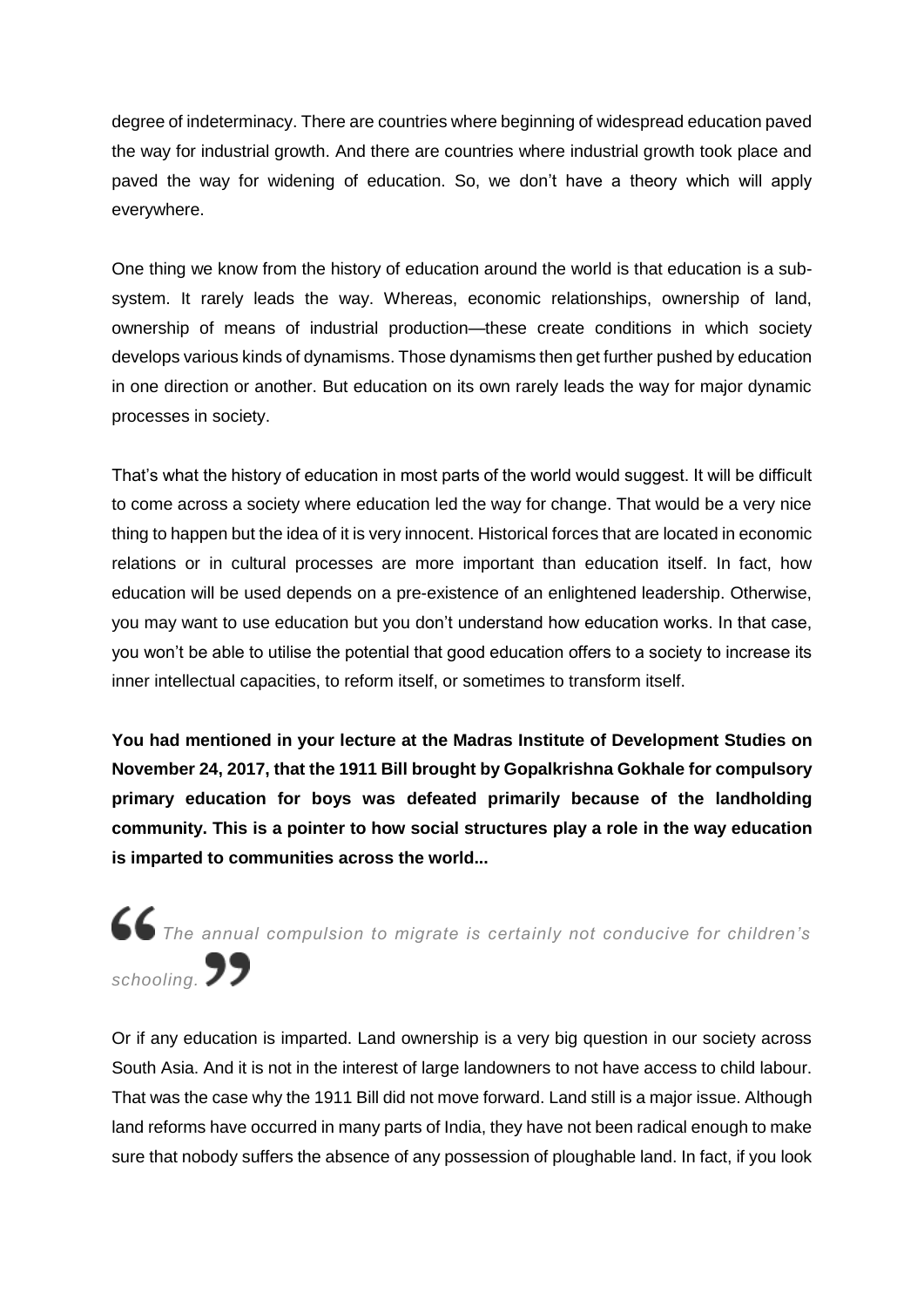at present day India, you are struck by the vast proportion, a considerable proportion of the rural population which is landless and is looking for opportunities in earning through labour in others' land. This is the mass of people who are constantly in search of labour opportunities. They are all migrating from this area to that depending upon the harvest season and the possibility of finding work there. That kind of annual compulsion to migrate is certainly not conducive for children's schooling. Schooling requires regular attendance. It requires some attention, support from parents, support from home. All of these things won't be applicable to this considerable class which, I am told, is, at least, about 20 per cent of our population; the landless labourers. They are a very vulnerable class of people. Whether they stay in the countryside or whether they come to the city, they will remain vulnerable for a considerable number of generations unless something radical happens to provide them with livelihood. Once that happens and a certain stability is achieved by a family from that class of people, then the next question comes in: whether provision for education is good enough for such vulnerable children to benefit from it.

Well, as you know this is the class of people who today constitute a considerable proportion of the urban poor and they remain equally vulnerable there because poverty means frequent illness, involvement of children in family income and so on. These are not conditions conducive to benefitting from provision of education even if it is made on a modest basis. You need much stronger measures if you are to reach those children and really make education have impact on their lives. So, this would be an example of how economic relations and economic conditions are far more important for initiating a process in which education can make a contribution.

**What we are seeing today in India is employability becoming the buzzword. It is interchangeably used with skill development. Similarly, we speak of jobs and not work, work being a constitutional provision. Do you think that the system is gradually moving away from a knowledge-based structure to a skill-based regime sans aspirations?**

*But that's where the [German] state and the workers' unions have worked together to ensure that automation doesn't spread at a wild and reckless speed or on every direction. Certain areas in which automation is possible scientifically or technologically is not being allowed. And society as a whole, for the sake of its own welfare, agrees to maintain certain areas still available for employment even* 

*if automation were possible.*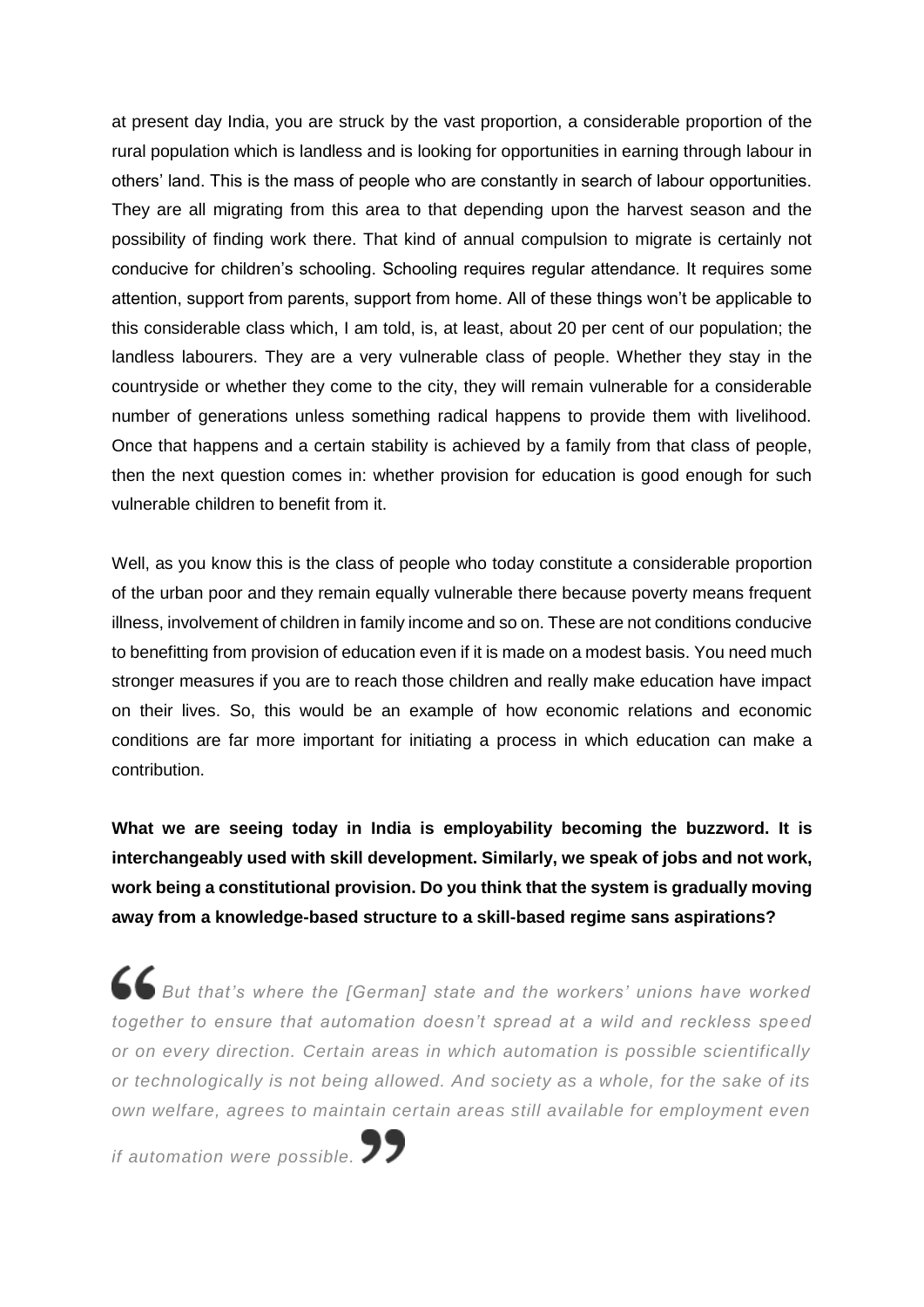I think you are compressing too many time zones and too many discourses. There are too many issues getting compressed in this. And I would like to first of all respond to this business of skills. Suppose we agree that our youth need skills, tell me, who is imparting those skills? The Skill India Mission, which began with UPA-I, actually has got very, very limited initial mileage after so many years. If you look at Ministry of Labour's own programmes of the last 30 years, those programmes have really never taken off in any big way. You need to actually look at Arjun Sengupta's report, a multi-volume report written under the UPA-I to see the scale at which we needed skilled young people to make the informal sector of the economy get somewhat galvanised. That report has just not been bothered about. It wasn't even bothered about by the government that had set it up, forget about now.

So, what I am trying to now start on the track of saying is that many of these points that you are raising are actually somewhat deceptive discourses. They have cluttered our perception and our awareness of the broader picture of very fundamental changes occurring in the economy. They are not unique to India. They are occurring in many parts of the world. The question is to what extent we are aware of those changes and their impact on work, employability, and all those terms you are using today.

Those fundamental changes have to do with change in technology. Automation of work which earlier was done by human beings creates a major situation where human beings are not needed. If you are a weaver and if your art of weaving is turned into software, then you are likely to be laid off.

This is today a situation which is being faced in many countries. But certain countries have managed better to handle the situation without causing massive displacement of people from work to being work less than other countries. We must ask why. Germany is one such case. It is not as if it is backward in terms of the new technologies that create automation. No, it is not backward at all. But that's where the state and the workers' unions have worked together to ensure that automation doesn't spread at a wild and reckless speed or on every direction. Certain areas in which automation is possible scientifically or technologically is not being allowed. And society as a whole, for the sake of its own welfare, agrees to maintain certain areas still available for employment even if automation were possible.

Same is the history of Japan. To this day you can visit Japan and see how many forms of human labour are still maintained outside the automation possibility simply to make sure that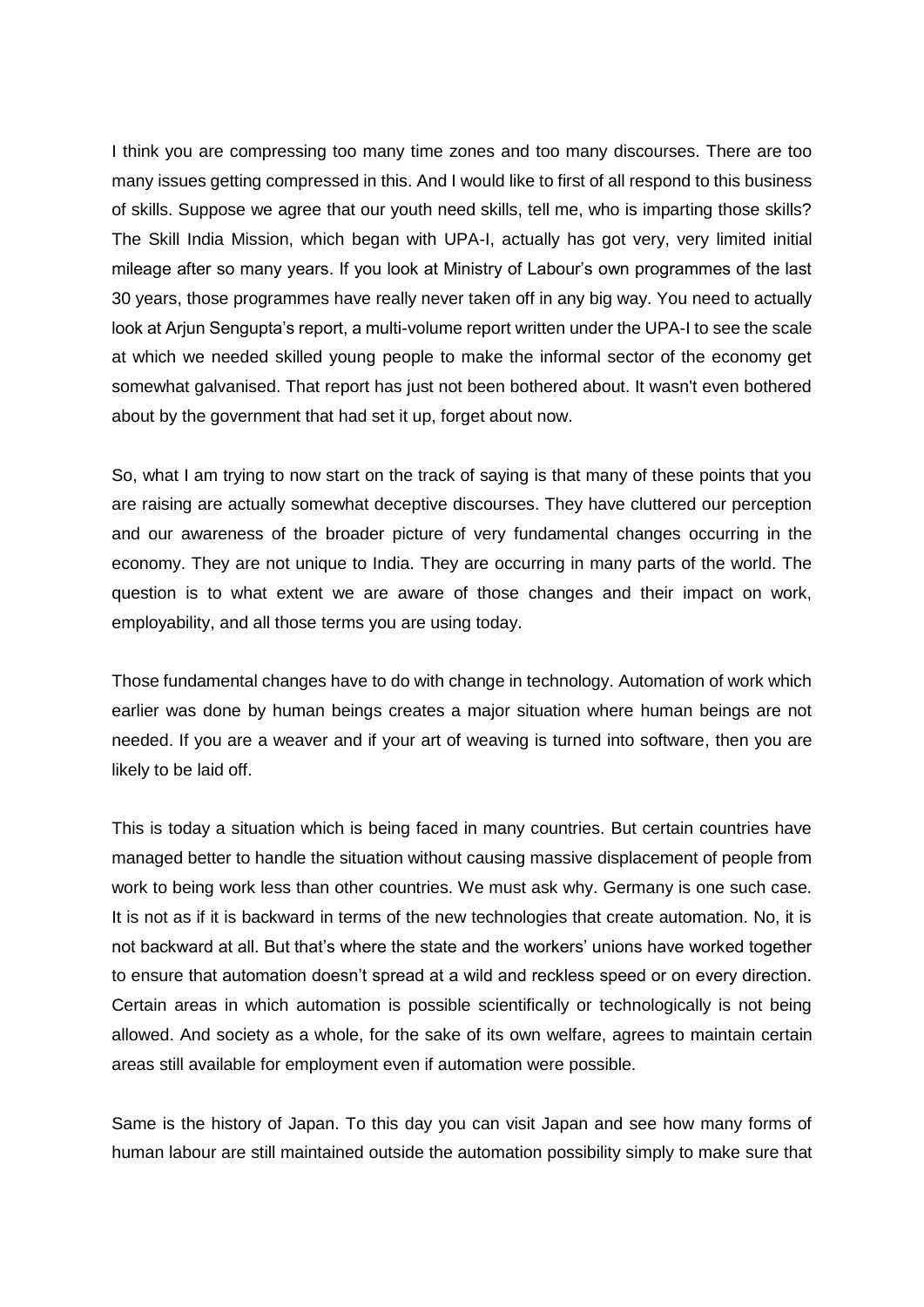the overall balance is maintained in employability. In certain areas, employment is not open to hi-tech kind of jobs. It is maintained at a low-tech level for that reason.

Now, this is where our problem can be understood. We as a society—and I would hate to call ourselves today a third rate society in a sense that we are not, but in an intellectual sense we still are—we perceive technology as a toy and we go ahead for it as if it is going to solve all our problems; as if it doesn't require the state's intervention, the state as in the expression of the collective wisdom of people, as an instrument of power, authority; as if we can let technology solve all our problems. So, we have ended up in a situation where certain areas of work where considerable number of people were employed, they are throwing those areas into automation and not letting those people be employed. We feel that that's a sign of further progress, which in fact is a proof of our myopia.

Just consider what change is made in the countryside by the use of, let's say, combiners for harvesting. Each harvester displaces a few hundred people from the possibility of work during the harvesting season. This is the story of a considerable part of India, especially northern India. Or consider if you buy a machine to clean your roads in the morning. How many people you displace from this form of work? It is not as if it could not be improved in terms of its demeaning characteristics. You could have low-tech technology in the hands of people who were otherwise employed for maintenance of clean roads. But one single large machine which passes through streets displaces vast numbers of people. In the area of banking, in the area of postal services, in the area of teaching itself today, all of these examples of reckless automation can be found. By reckless I mean that which is myopic.

*So, if you call this kind of skilling for a particular job as education, then you are seriously undermining the concept of education, and seriously underutilising the potential of education for creating a citizenry which is thoughtful, which is imaginative, which is capable of exercising choice. Those are the real domains of* 

education. **99** 

Now we can get back to this question: whose job is it to create employable labour? Is it the job of education? This discourse is very problematic. This discourse is problematic because it seriously underutilises education for social ends. It also seriously distorts the concept of education. If you use education mainly to create employability in the present set up of the economy, then you are really using education for very short-term ends, because no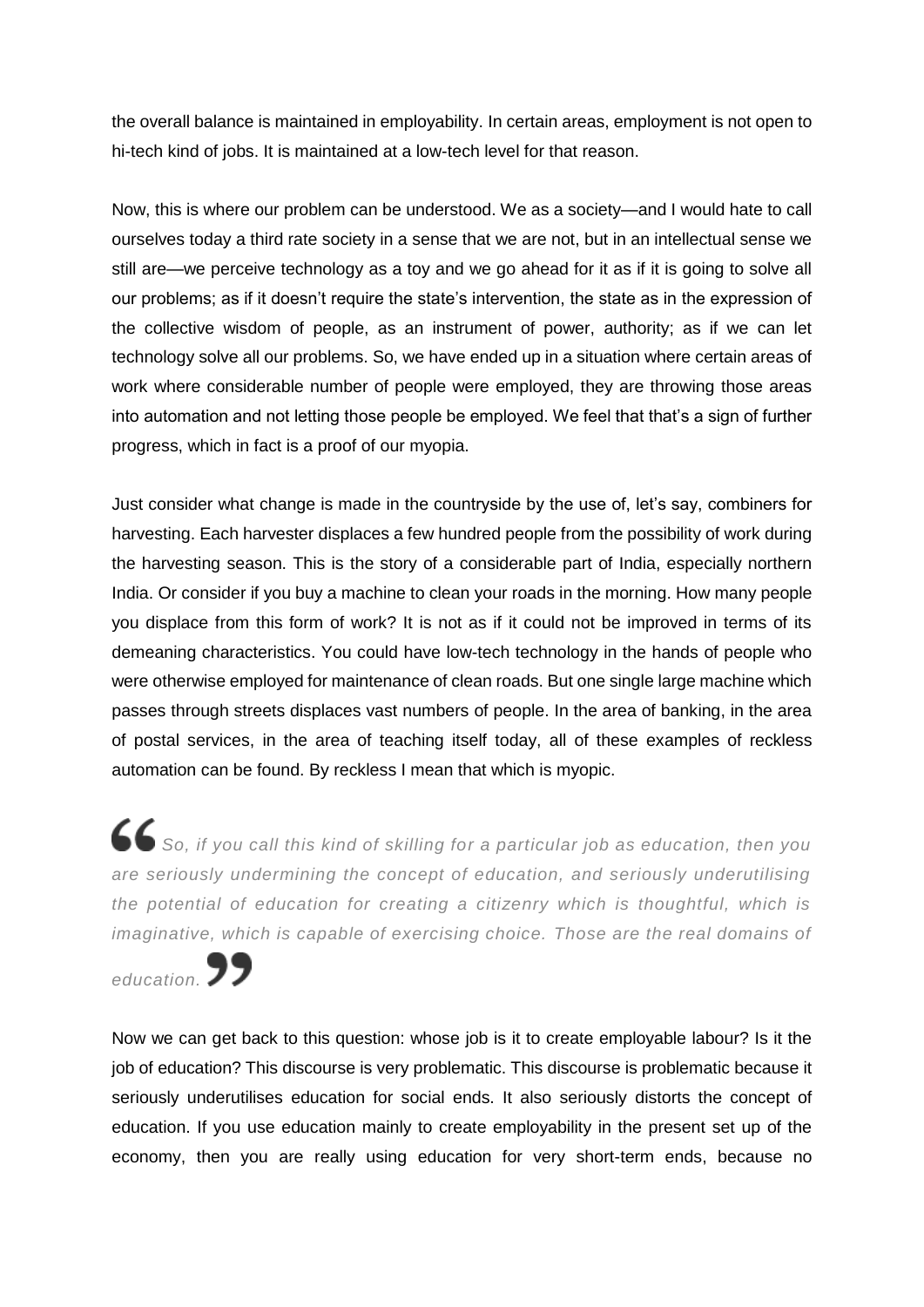employability today can last very long given the change in machinery. Whatever skill you offer today will become quite meaningless after some time. If you call this kind of skilling for a particular job as education, then you are seriously undermining the concept of education, and seriously underutilising the potential of education for creating a citizenry which is thoughtful, which is imaginative, which is capable of exercising choice. Those are the real domains of education. If you dumb down that role of education into these kinds of goals like creating employable labour, then I think you are wasting whatever investment you want to make in education, which in any case is so limited in our case. It's a grand wastage of not merely the investment but also the opportunity. If we have institutions which can educate, then utilising those institutions for this kind of purely skill-oriented education is a waste. But even this hasn't taken off is what I wanted to say. Deceptive discourses have cluttered our vision and our ability to see where vast failures of policy have occurred. Since we had not given a thought, it continues to occur to this day.

**After the 1970s, when education was brought under the concurrent list, we have seen national goals being set for education in India—the National Policy in 1986, which was revised in 1992, programmes like the District Primary Education Programme (DPEP) and the Sarva Shiksha Abhiyan (SSA), and the Right to Education (RTE). State- and district-level institutions were set up to support these policies and programmes. How do you see the performance of these institutions over the years?**

*You go to many sub-district-level institutions, like BRCs and CRCs, and you can see that not a bird sings there now that there's no money to maintain. CRCs are supposed to be the seat of some academic substance. So is the Cluster* 

*Resource Centre supposed to be if you read the SSA document.*

It is a very mixed picture and it differs a great deal regionally. You are talking about districtlevel institutions and some sub-district-level institutions. Now, both these programmes that you referred to—the DPEP and the SSA—first of all, ran as a parallel exercise and, in a way, bypassed the system as it existed. They were pursued in a project mode and that meant that they were given a sort of a special track on which they could move at a much faster scheme than the system otherwise allows. In this case, the system is the Directorate of Education in the states. Instead of working through the Directorates, these programmes worked through independently set up bodies which did not have to worry about either the financial constraints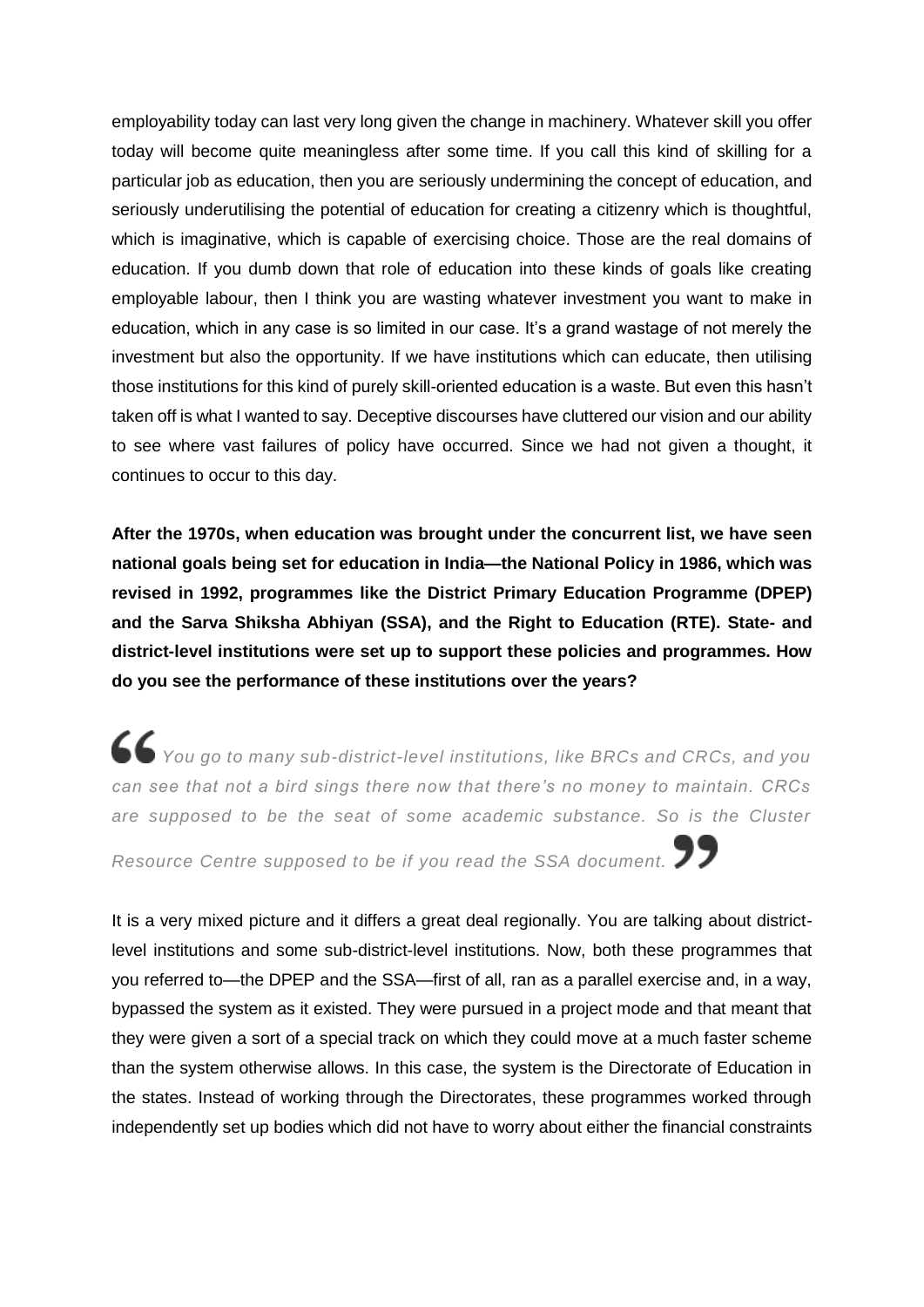or the administrative constraints of the Directorate system through which the schools were functioning traditionally.

The structures which were created under these new flagship programmes didn't get assimilated in the old system sufficiently well in many parts of the country. Before these flagship programmes were begun as a result of the '86 policy, certain institutions were set up at the district level, like District Institute of Education and Training (DIET). Those are working reasonably well in the government sector in many parts of India. But in certain cases, you will find that they are seriously understaffed and, therefore, unable to function properly. They haven't had continuous, sustained investment from the state's side.

That picture is also today looking much worse because of the privatisation of the teacher education sector. For each DIET maintained by the government today, there are thousands started by private investment and they seriously outnumber what you have in the government sector. Today, more than 80 per cent of teacher training institutes is in the hands of private players. These private players are of all varieties, mostly quite poor varieties. So, the DIET itself has got marginalised in quite a few States in the country. Nevertheless, I would say that it is a structure that has lasted and certain States are maintaining it with greater affection and better financial protection than others. There are healthier DIETs you come across in Karnataka, for example, or in Kerala than in Uttar Pradesh or Punjab, there being considerable diversity in terms of health of the DIETs. As I said to you, DIET now is an island in an ocean where private teacher training institutes for elementary education are far more prominent.

The J.S. Verma Commission appointed by the Supreme Court actually looked into the 200 cases brought to its attention and it just summarily closed them because they were all bogus. And this was Maharashtra State.

There are such cases all over the country. The picture is very visible. Now, if we come to the sub-district-level structures, like the Block Resource Centres (BRCs) or the Cluster Resource Centres (CRCs), these were started under these flagship programmes and they replaced the inspectorial system which the directorate was capable of handling since the olden times. These sub-district-level structures were actually very interesting and they were functioning reasonably alright in many States when the SSA was still flush with funds. But once the funds have kind of dried out, the Directorate is not used to these structures because these structures were not created by the Directorate or under the Directorate. So, harmonising these new structures with the old system became an issue all over the country.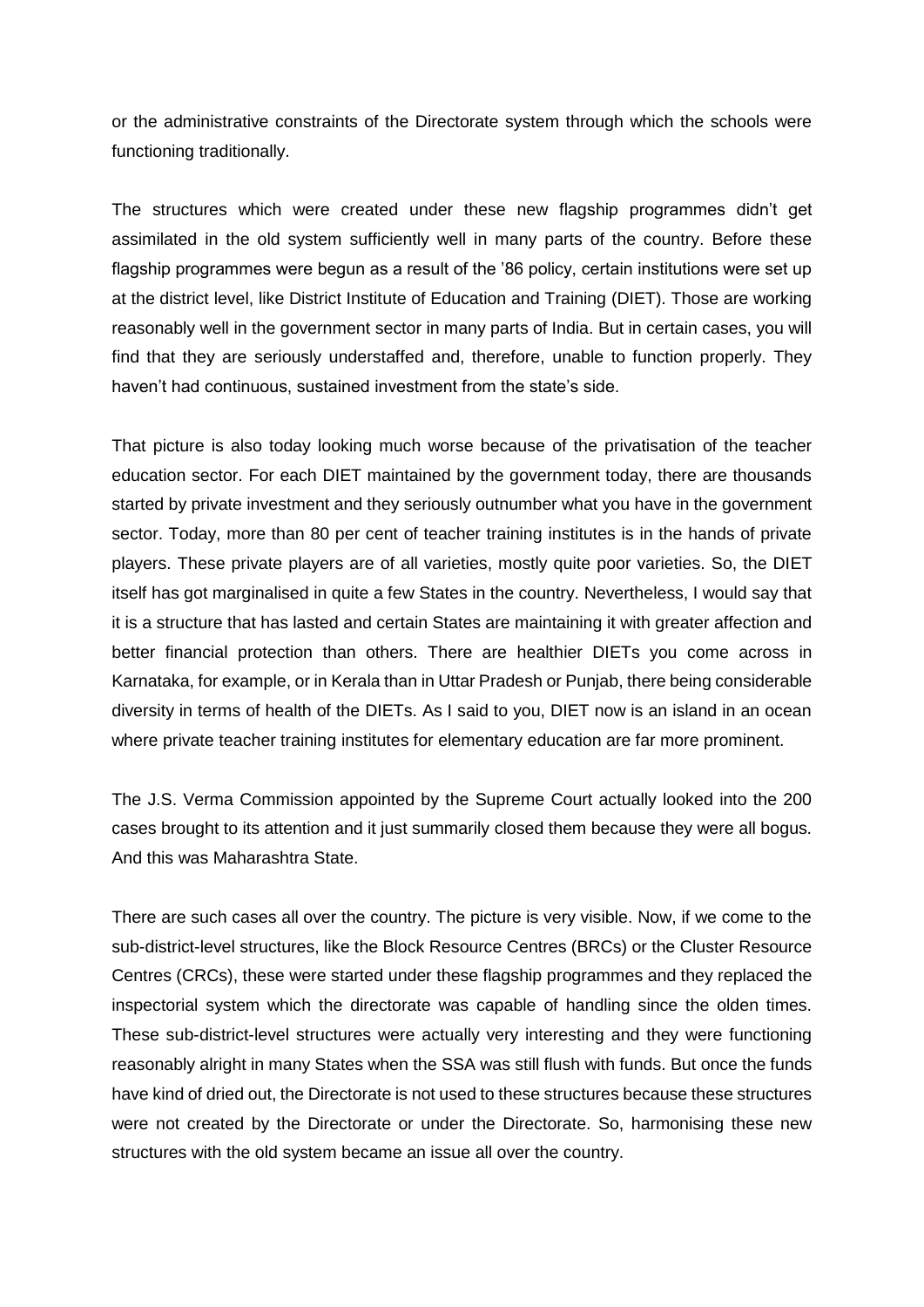The late Anil Bordia was appointed the chairperson of a committee a few years ago by the HRD Ministry to harmonise the new and the old. Literally, that was the title and the term of reference. It was called Anil Bordia Committee on harmonisation of SSA structures with the older stable structures. It is a voluminous report and one is sorry to say that it has been simply shelved. So, you go to many sub-district-level institutions, like BRCs and CRCs, and you can see that not a bird sings there now that there's no money to maintain. CRCs are supposed to be the seat of some academic substance. So is the CRC supposed to be if you read the SSA document. These are places that shall serve as the hub of academic activity, reflection, discussion from time to time among teachers in that area. But they are being used mainly, wherever they are still working somewhat, as data collection places where a few people are there to perform this clerical job of collecting data and passing it on. This was not the function of these sub-district-level structures. So, once again the SSA vision has not been sustained and its ability to benefit RTE, therefore, has been lost.

### **You have special regard for the RTE Act. You have hailed it as a radical document that has come at the wrong time. Could you elaborate on how you view this law in the current context and what are the problems facing it?**

*Our [RTE] law is actually a bit of a policy statement, apart from being a law. When you read it as a lawyer, you would realise that it places a considerable burden of interpretation on the judiciary. In that sense, you can say that the RTE* 

*is a kind of substitute for strong policy statement.*

If you say I have a special regard, I find that a bit ironical because I suppose that every Indian should have a special regard for any law. Law is law, and when you don't have regard for it then I don't know what we can expect from law. Now, this law is to my mind a very good law because it is the first law made at the federal level in education field. So, it shows some degree of desire to bring about a certain degree of change in all very diverse parts of the country. It has, therefore, great potential to set a national goal which has to be sustained over time.

Putting every child in school and ensuring that the child stays there for a minimum of eight years is what RTE is all about actually. Then it is about norms and standards and various other things that it articulates in a very reassuring way. It is not simply a statement of free and compulsory education. It also tries to define what it means to educate. So it carries a certain vision of education of small children.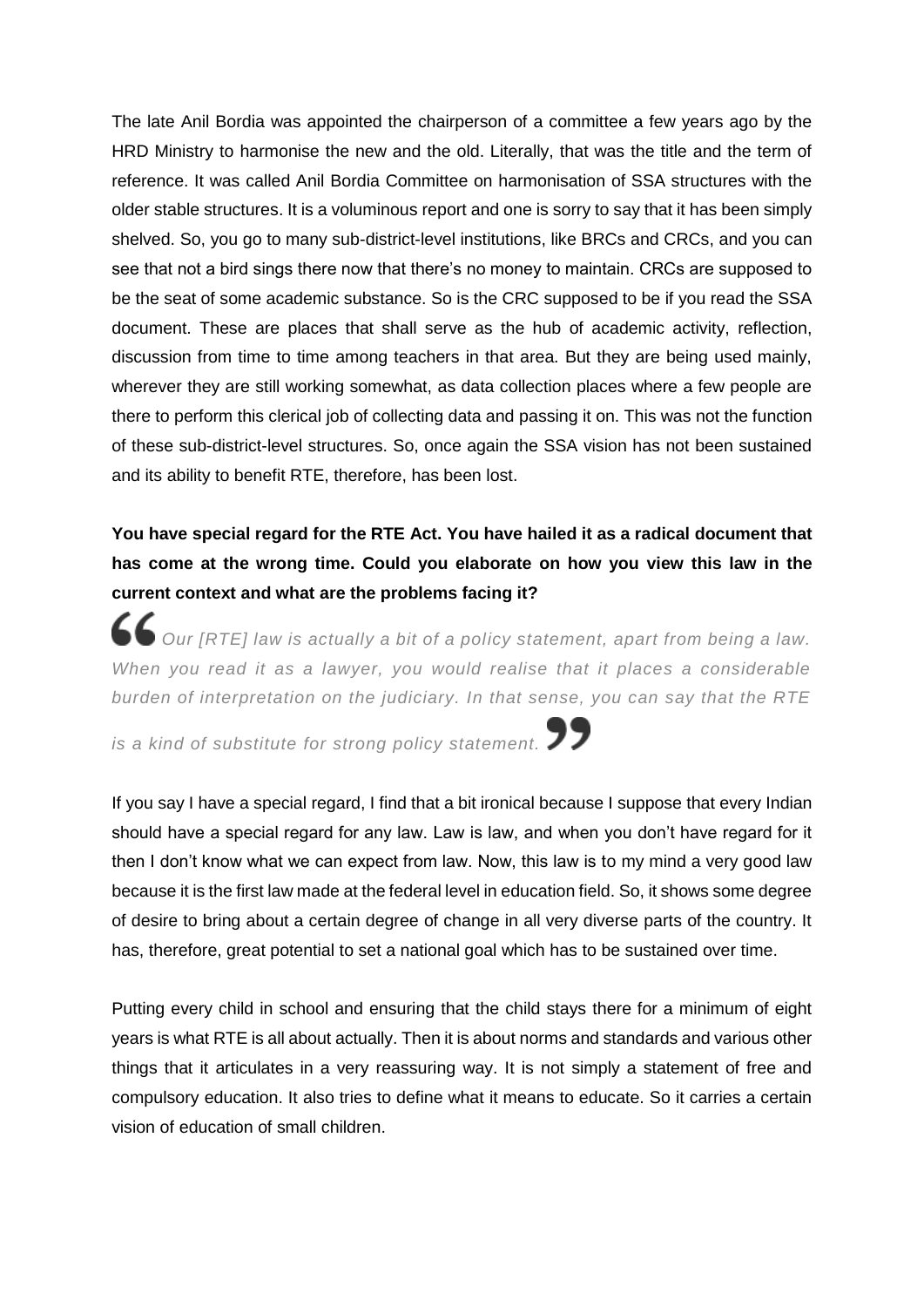This is, therefore, very different from similar laws in other countries like in China or like in American countries because those laws are very short in their text and merely set certain goals and structures to reach that goal. Our law is actually a bit of a policy statement, apart from being a law. When you read it as a lawyer, you would realise that it places a considerable burden of interpretation on the judiciary. In that sense, you can say that the RTE is a kind of substitute for strong policy statement.

No policy has been made since 1986. No refreshed attempt has been made so far. Even the '86 policy is actually quite vague about what it means to educate children in a manner that they can learn. RTE does that. Many of those involved in the legal profession really wondered as to what extent would RTE be justiciable. Quite a few legal experts are looking at RTE as an area that will gradually open up as cases come in, and they are already coming in in good numbers. Then judges and lawyers will debate on what it means and what kind of evidence is needed.

For example, if you go to court today and say that well, I found a child who is scared of going to school, and RTE says that schools should not cause fear. Suppose you make a writ on that basis, it will be a very interesting case. What kind of assessment mechanism will a court devise or will ask an institution to devise to judge whether the child is actually afraid, or something has happened to make him afraid? That will open up a whole area of judicial vision, judicial insight into the school system. This is the way that, for example, the Japanese system has grown over the last 100 years. Hundreds of cases have paved the way for educational change in Japan since the early 20th Century. Many of these cases were actually mooted by the teachers' unions in Japan, but many were mooted by the civil society.

Over the next 50 years, I think that's the kind of thing I foresee for India in the case of RTE. It is already becoming a course material for many law courses. In good law colleges, it has already been introduced. As time passes, I'm sure it will become a part of the judges' training as well. May be 30 years from now, we'll be able to look at several judgments which will tell us what RTE's potential was for enforcement of this new, very innovative social law. Today, we are not in that position because it is very new and we are cribbing. Many people are trying to resist it. Some are trying to reverse it or are trying to challenge some of its provisions. This kind of noise is a necessary part, you might say, of our democracy where the fact that the law has been enacted doesn't mean that everybody stands up and respects it and tries to implement it. Instead, we think that we can reverse it, get powers changed depending on how much lobbying we can muster. And all this noise I think will continue for a while, probably more than a decade. In the meanwhile, alternative efforts will hopefully be made and RTE will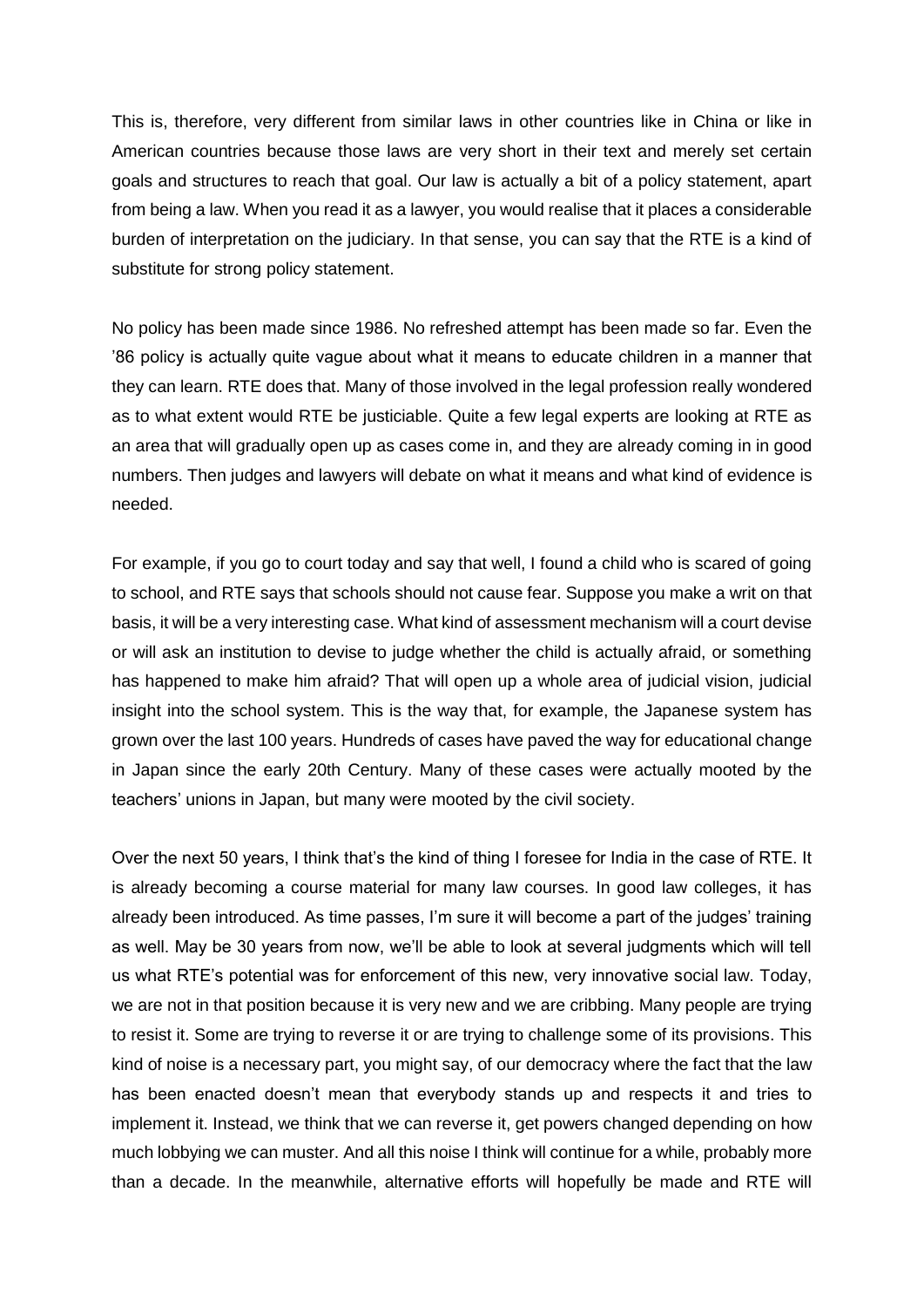proceed to make an impact on the system. So that's how I see the future of RTE. But I think your question was a bit different.

#### **We wanted to look at what the problems are.**

*RTE requires much more direct and much more sustained, predictable support from the state as such. Indirect funding through these corporate social responsibility kinds of donors or NGOs can at best make a selective difference here and there. But it cannot make a pervasive difference. And that is where the* 

*impending future for RTE, at least in the northern States, looks rather grim.*

To begin with, we have a huge financial problem. When RTE was enacted, SSA was in its matured stage. Funds were still available under SSA and these were being given to the States on a declining share formula. The States were used to the idea of receiving additional funds from the Central government. There was the Planning Commission where these things could be sorted out, how much a State requires and so on. Planning goals were set. Those mechanisms now are not there anymore. We are still working with some of the older procedures but the central government is now unwilling to part with its funds to boost State funds.

The argument that the central government is using is that they are implementing the Finance Commission's verdict under which more central government's earnings will be passed on to the States. And now we leave it to the States to decide how they want to use those additional funds. It's not very clear how much additional funds States have under that Finance Commission's formula. Different States have different largesse. The real question is are all the States sufficiently enlightened about the importance of RTE to utilise their funds for fulfilling the needs that RTE has created. That question is very important.

Look at Kerala, for example. It didn't need an RTE to fund elementary education adequately. It was doing that ever since independence. Its share of the State's own annual budget spent on education was higher, almost double that of any north Indian States.

In the north Indian States, which are in a poor shape when it comes to elementary education, it is difficult to imagine that an enlightened leadership is round the corner which will deploy additional funds of its own to education rather than using them for something else which is a political priority. This is where the worry is at the moment—that States that have been quite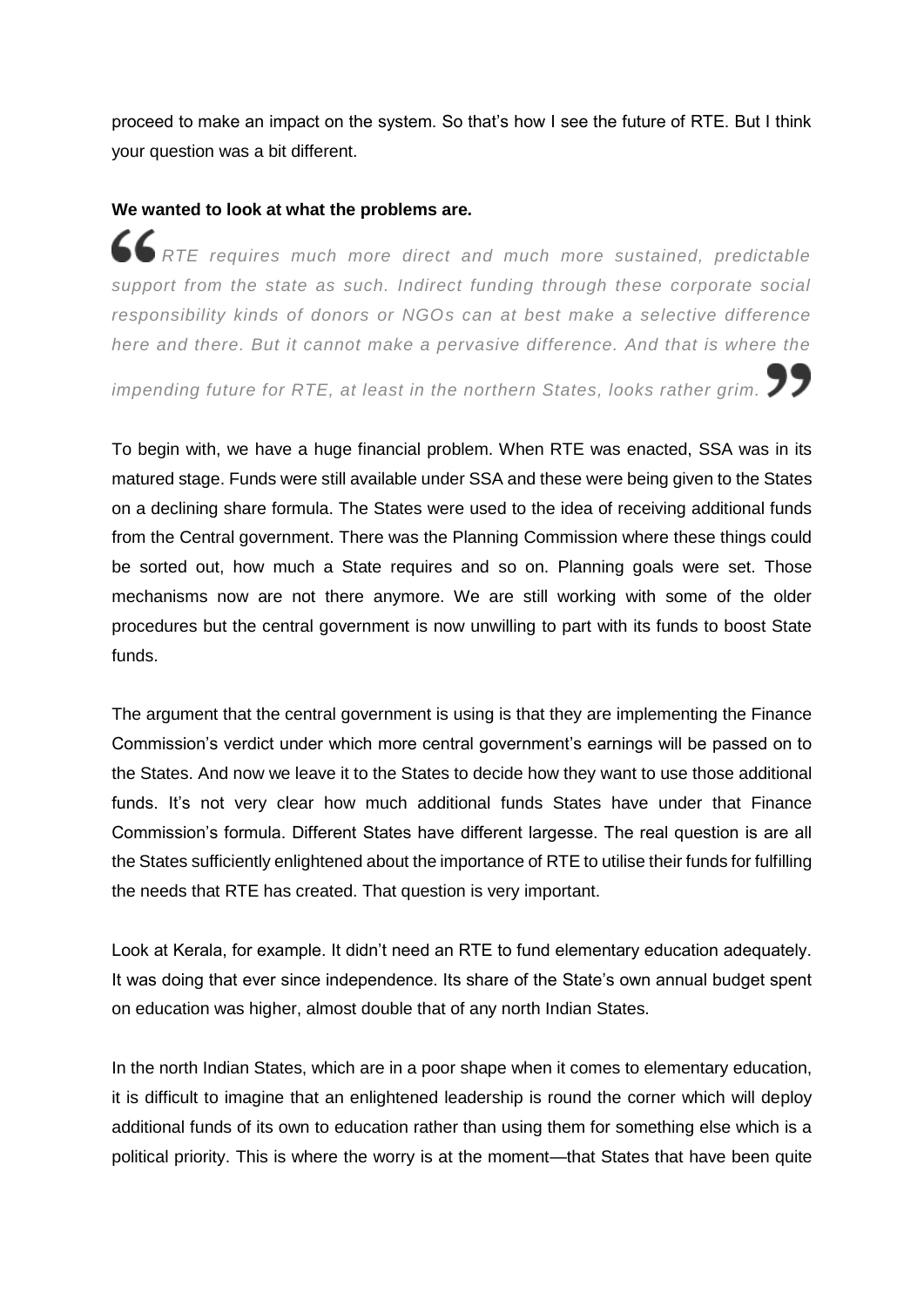poor in terms of literacy. Children's education will probably go through a period of even greater impoverishment, and the gap between the southern and the northern States will increase further in the foreseeable future, unless at the federal level an attempt is made to bridge this gap by mechanisms that persuade the northern states to spend more and, if necessary, to give them more funds. At the moment, that climate is not there. In fact, that climate had begun to dry up even in UPA II.

The idea that States need to be given additional funds did not draw a very sympathetic support from UPA II and after that I don't think the climate has changed much. The new climate pushes States to involve private players, NGOs etc. to fulfil the needs that RTE has articulated. The RTE Act requires much more direct and much more sustained, predictable support from the state as such. Indirect funding through these corporate social responsibility kinds of donors or NGOs can at best make a selective difference here and there. But it cannot make a pervasive difference. And that is where the impending future for RTE, at least in the northern States, looks rather grim. It's the long-term future where RTE will hopefully become a subject of a social intervention through the judiciary because it is now justiciable. It is Part IV of the Constitution. That long-term future looks better than the short-term future.

#### **What in your view is the shelf life of a syllabus/curriculum? Should we have a mandatory timeframe to review the syllabus?**

*And that's a problem across the country today. We are so sceptical of a* 

*teacher's capacity.*

I don't think we can discuss this question outside the frame of the capacity for flexibility in a system of education. In societies or countries where teachers have considerable space and autonomy and the regional- and federal-level bureaucracy is much more professionally equipped or where academic professionalism is directly involved in policy making, such questions don't arise because there the word syllabus or textbooks doesn't convey a fixity. It conveys a certain direction, it conveys a certain number of choices which are being exercised by enlightened, well-trained teachers. They know how to handle changes within articulations that are made in the syllabus.

Our problem is that we keep the teacher under tight control and are trying to make the control even tighter by establishing CCTV cameras in their classrooms. We don't want the teacher to deviate from anything or think on their own. And that's a problem across the country today.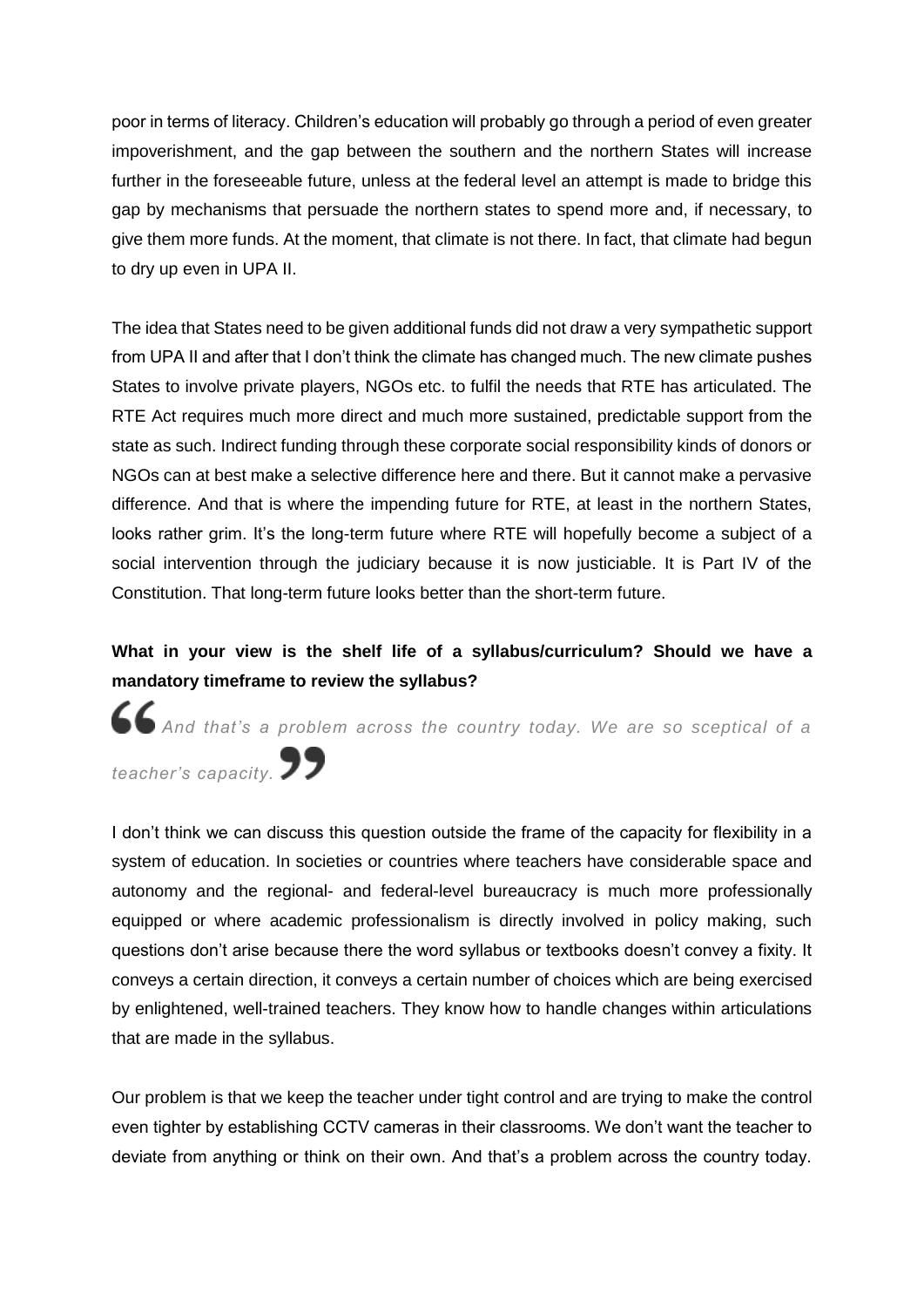We are so sceptical of a teacher's capacity. In any case, we have kept that capacity under tremendous pressure so that it has remained underdeveloped. That is what makes this question still relevant to India in the early 21st century.

What is the shelf life? A syllabus is a document that is a pointer to what should be happening in a classroom. If I want my children to learn about, let's say, climate, it doesn't matter whether they learn climate-related factors or factors that lead to a certain climate in a certain region with the help of the study of one region of South Asia, or they learn it with the help of three regions in three different continents, or they learn it with the help of just their district. It doesn't matter. If the syllabus says that the goal is, say, for children to understand which factors have a steady effect on climate, then the units in which they will exercise their minds with the help of their teacher should be, need to be flexible. But in a country like ours, we specify that in Grade Six you learn about Africa, Grade Seven you learn about South America and North America, and in Grade Eight you learn about Asia. By this kind of articulation, you change the goal. The goal is now not learning about the factors that effect climate. You instead learn about what kind of climate normally prevails in these big parts of the world, like continents. Naturally, then the goal is also changed from learning about the interplay of factors by observing them, by analysing available data on weather through the years. Instead of that, children begin to memorise information about Africa, about Latin America and so on and so forth. This is where syllabus becomes very problematic in our society, because we are so rigid and we turn everything from being a concept into being an item of information to be memorised.

I hope I have explained this internal pedagogic problem of a rigid education system. The problem is related to the status of the teacher and, of course, the teacher's own orientation or attitude to learning, the teacher's exposure to knowledge in undergraduate classes and, later on, in training. All of these factors contribute to this question whether a syllabus should be changed from time to time.

A good teacher is changing the syllabus all the time. But if you don't allow the teacher to handle a syllabus in this sensible way, then the teacher becomes a clerk. She says, yes, it has to be done today and I will do it today. Whether children have learnt it or not is not my bother. I'll take a test and next week I'll do what you want me to do next week. So the teacher waits for orders. If you do that to a system, then of course the syllabus will have a shelf life which is long enough for a government to say it is time to change it whenever they want to change it.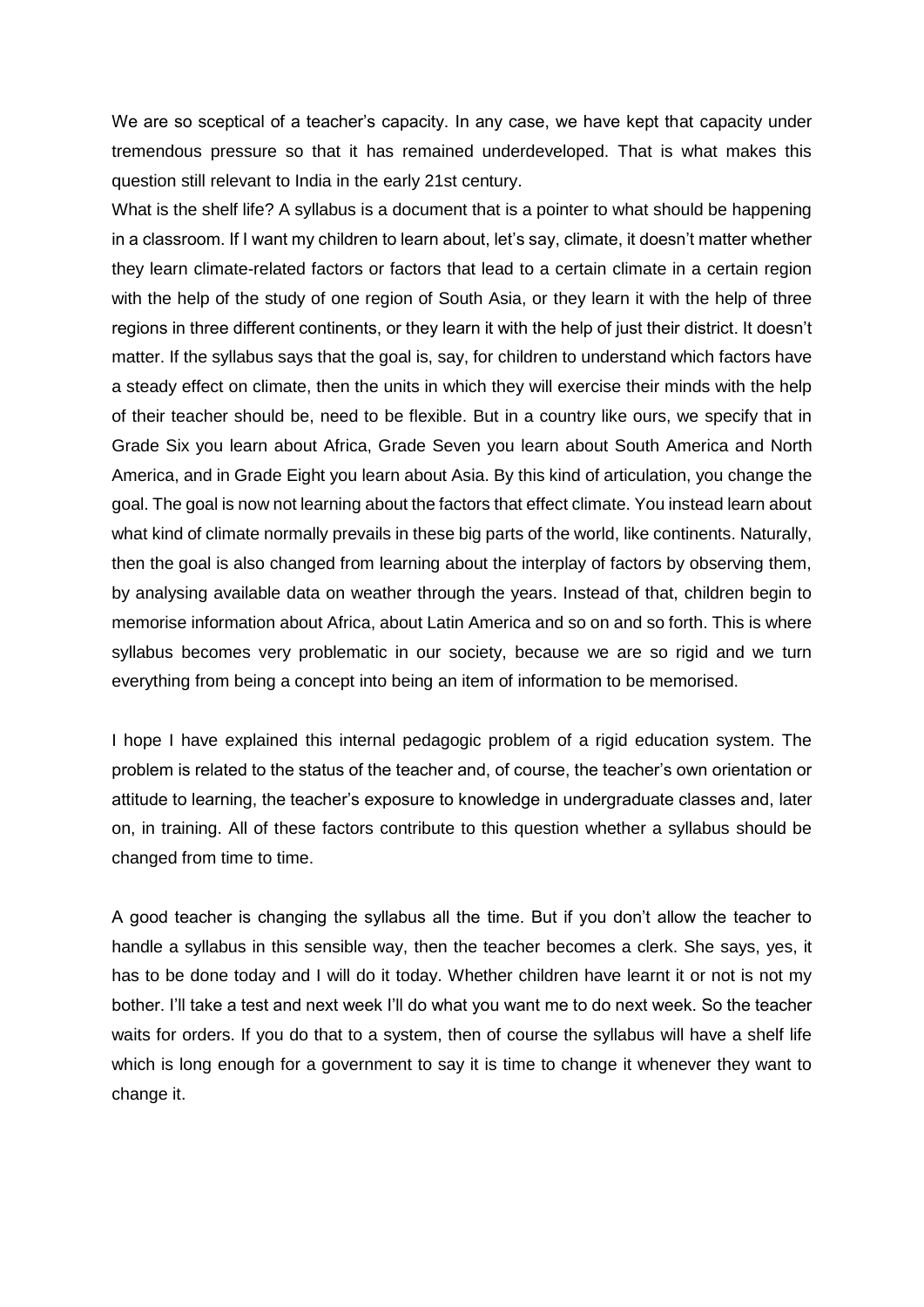**A few years ago, Tamil Nadu came out with a change in curriculum. They brought in something called the** *Samacheer Kalvi***, which translated to English means Uniform System of School Education. They also started calling it equitable education. They in fact combined the syllabi offered by different boards of study because they wanted to offer a level playing field to all students. Has it really brought about equitable education?**

*Most States in India suffer from this multiplicity of authority centres and inadequate clarity about whose job is what. The other problem that is al so shared here as elsewhere is that there is very limited or selective involvement of higher* 

*education institutes in school education.*

I must confess that I am not deeply aware of either the machinery of decision making in Tamil Nadu or about the several changes that the State has gone through in the last 20 years. As an outsider I have always been interested in finding out more, but barrier of language and frequent changes, change of officers and many things have prevented me from developing any deeper understanding of what drives the change in the State and how it is exercised, and how sometimes certain good things seem to be happening and then they get changed at some point.

Why does that happen? I think we require a study of decision making in education. Also, like in other States, here also there are multiple centres. There is the Directorate, there is the SCERT, there are these boards. Most States in India suffer from this multiplicity of authority centres and inadequate clarity about whose job is what. The other problem that is also shared here as elsewhere is that there is very limited or selective involvement of higher education institutes in school education. You are in this city [Chennai] gifted with so many remarkable higher level institutions for learning that have hundreds of people who have expertise in so many different areas of knowledge. Very few are involved in the process of drafting new curriculum, syllabi, text books etc. at the primary level. That problem you see across the country. We were lucky in NCERT to be able to involve people from IITs and the best universities in the country to draft things with school teachers for primary and secondary levels during the 2005 exercise of curriculum renewal.

We were hoping in NCERT that something like that would happen in the States. But the States don't seem to be keen on utilising this expertise available to them. Plus, there is an impression in these institutions of higher learning that "it is not our job to improve schools", even though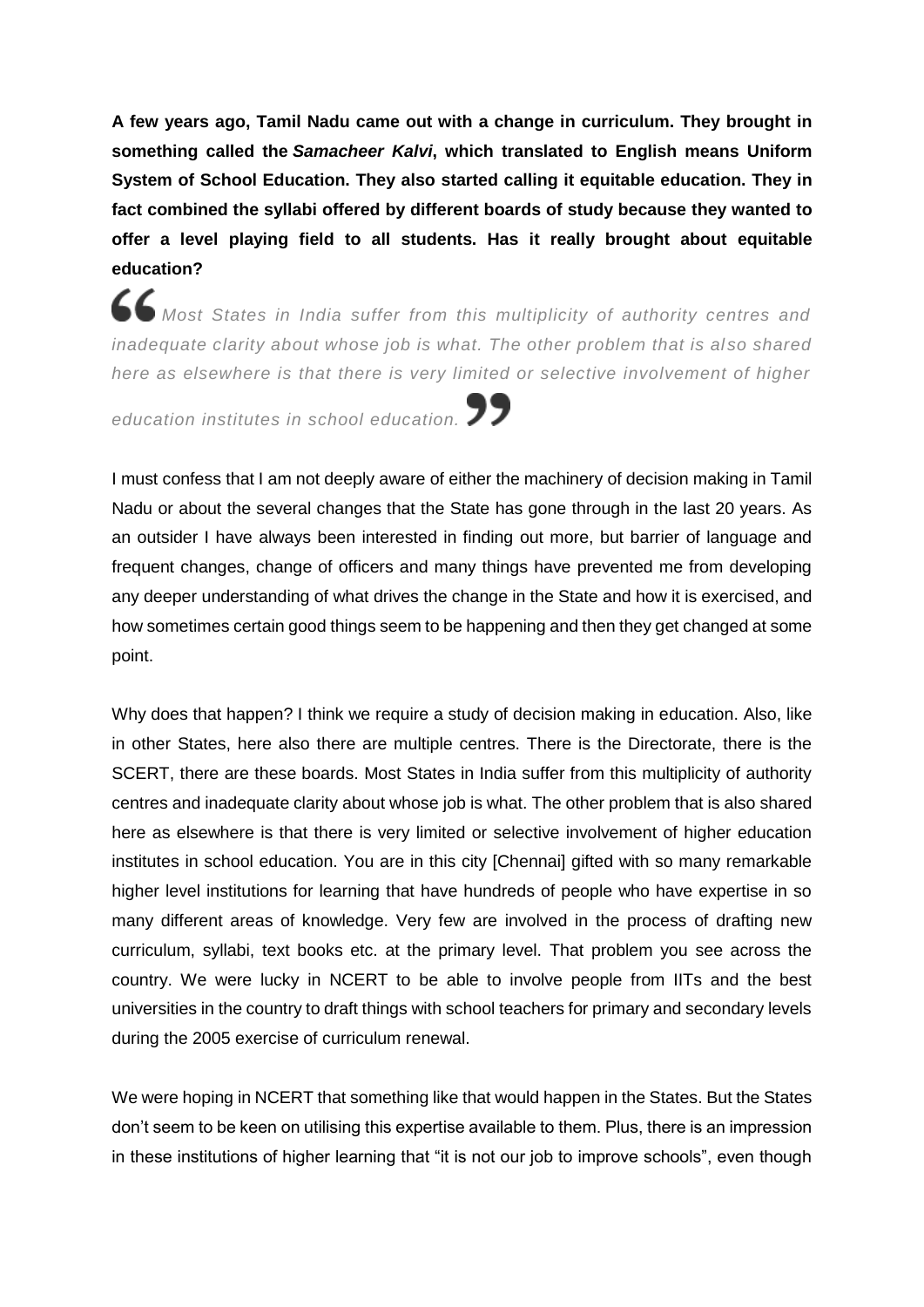they keep bemoaning the fact that they get poor stuff to deal with at higher levels. They don't see it as their own creation. Some of those problems are shared here as well but your question is much too specific for me to be able to answer because I don't have the insight.

Each one of these issues have behind it a certain history which I have to spend about six months looking at old files just to be able to make any sense. This will not be easy to do. I suggested to somebody here in Madras [Chennai] a few years ago to choose that as a research subject but somehow the person stopped at a very limited point and could not go deep into unravelling the decision-making processes in areas like curriculum.

## **In the past 20 years, history textbooks have been tinkered with by governments whose ideologies have been at conflict. What kind of damage does this cause to the child? Is it possible to undo the damage?**

First of all, the question is not based on correct information. After the 2005 exercise, there has been no controversy. So what you are referring to is an older controversy which has been settled by the National Curriculum Framework exercise and the textbooks that followed it of 2005-06. So, the question that should be asked is how was it resolved. We are passing through a fairly long period now, nearly 12 years of no controversy about history at least at the NCERT level. And that's what should be the matter of your curiosity. What did we do to resolve that controversy and put it to sleep? If you had said in the last 50 years, I would have agreed with you. But in 20 years, no it is not true. Yes, there was a problem but after 2005 there have been no problems.

#### **That's as far as the NCERT is concerned. But various State boards, like Gujarat for example, came up with various supplementary books and courses.**

Yes, in many States that problem persist because they have not studied the NCERT's way of resolving the problem. So I would say it is a question of whether we can learn from the NCERT experience.

#### **May be you can elaborate on that.**

*For instance, how did the Second World War shake the world? Instead of telling [school students], we have exercises. When the Second World War broke out, one newspaper in Germany, The Times of London, and The New York Times gave very different editorials that day. Here are the three editorials. Read them*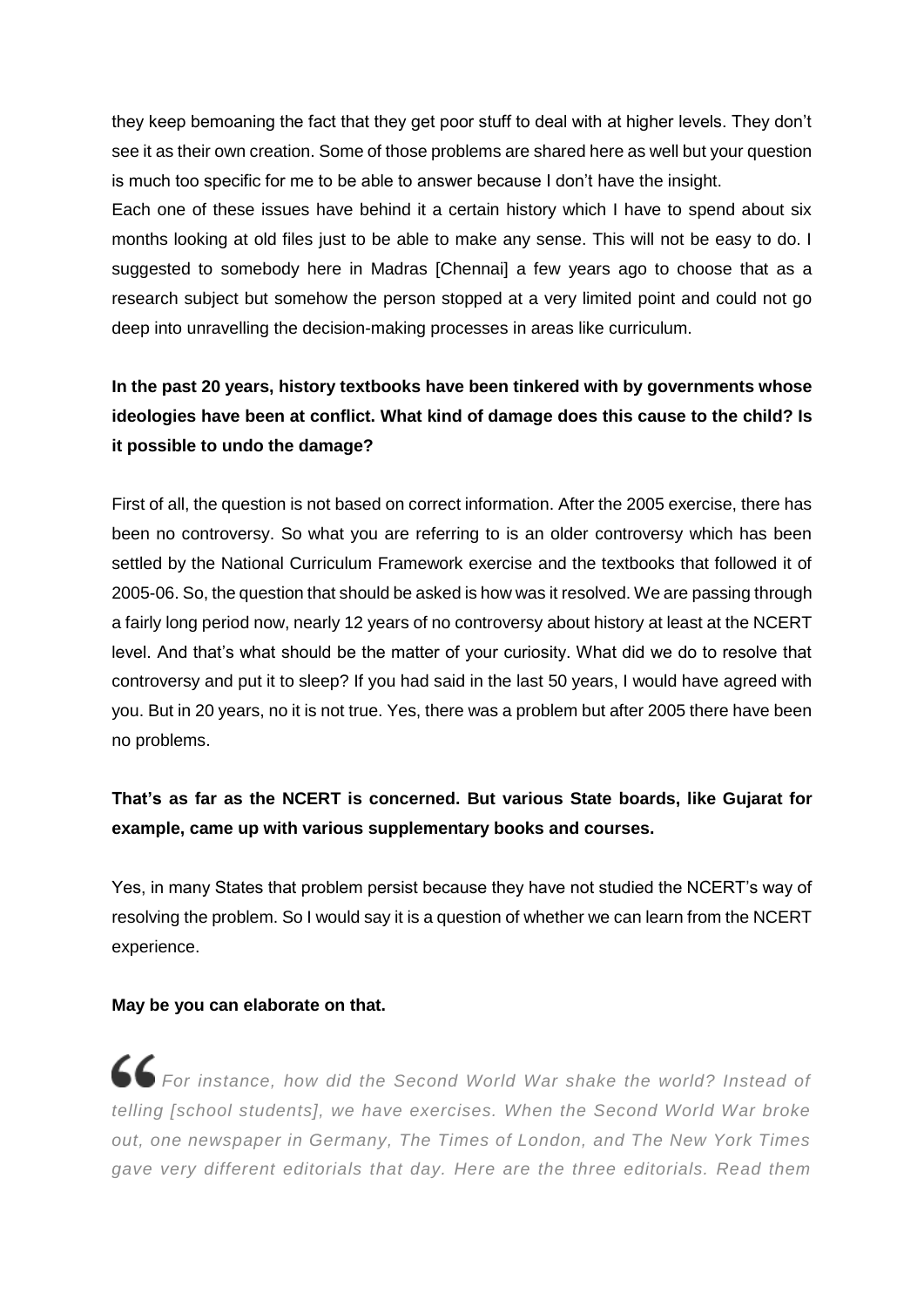#### *and then find out the perspective from which these three countries were looking*

# *at the Second World War.*

I will elaborate on that by saying that the goal of history teaching is central to the subject. What is the purpose of teaching history to children? That is the question. If you think that the purpose is to expose children to a narrative of history, then you will keep on having those problems. But if you think that the purpose of history is to arouse curiosity about the past and give children an experience of using the tools of the historian to make sense of the past, then you will overcome the problem. And that's exactly what we at NCERT did. In the new text books that have settled those old controversies, we have given children the experience of what a historian does.

How does a historian handle evidence? That's the question we have kept in mind and we have given children throughout the history syllabus opportunities to look at history of a certain period, see what evidence exists, if it has been a source of a debate we have given children an idea of the debate, why do historians differ, what is interpretation of his source. We have given at every level an appropriate sort of primary source with the help of which children can exercise their own ability to maintain curiosity. For instance, how did the Second World War shake the world? Instead of telling them something, we have exercises. When the Second World War broke out, one newspaper in Germany, *The Times* of London, and *The New York Times* gave very different editorials that day. Here are the three editorials. Read them and then find out the perspective from which these three countries were looking at the Second World War.

Similarly, on matters of any controversy among historians, we have given examples of who thinks why on the basis of what evidence. So, we have taken the wind out of this controversy. Let children learn inquiry into history. That has sorted the matter, it has cleaned the air. And that's the way to move forward for boards. They are still stuck in the old historiography. They haven't even read carefully what NCERT did. They are stuck in that feeling that our job is to give a narrative of history. Now if you give a narrative of history, that too from an official organisation like SCERT, then there will be controversies. Many people will not agree with that narrative. And you will keep on having the same problem again and again.

**To talk about quality of education falling, what has happened is we have lately seen that access to schools has expanded, but the quality of education has not really proportionately improved. A major reason which lot of educationists point towards is**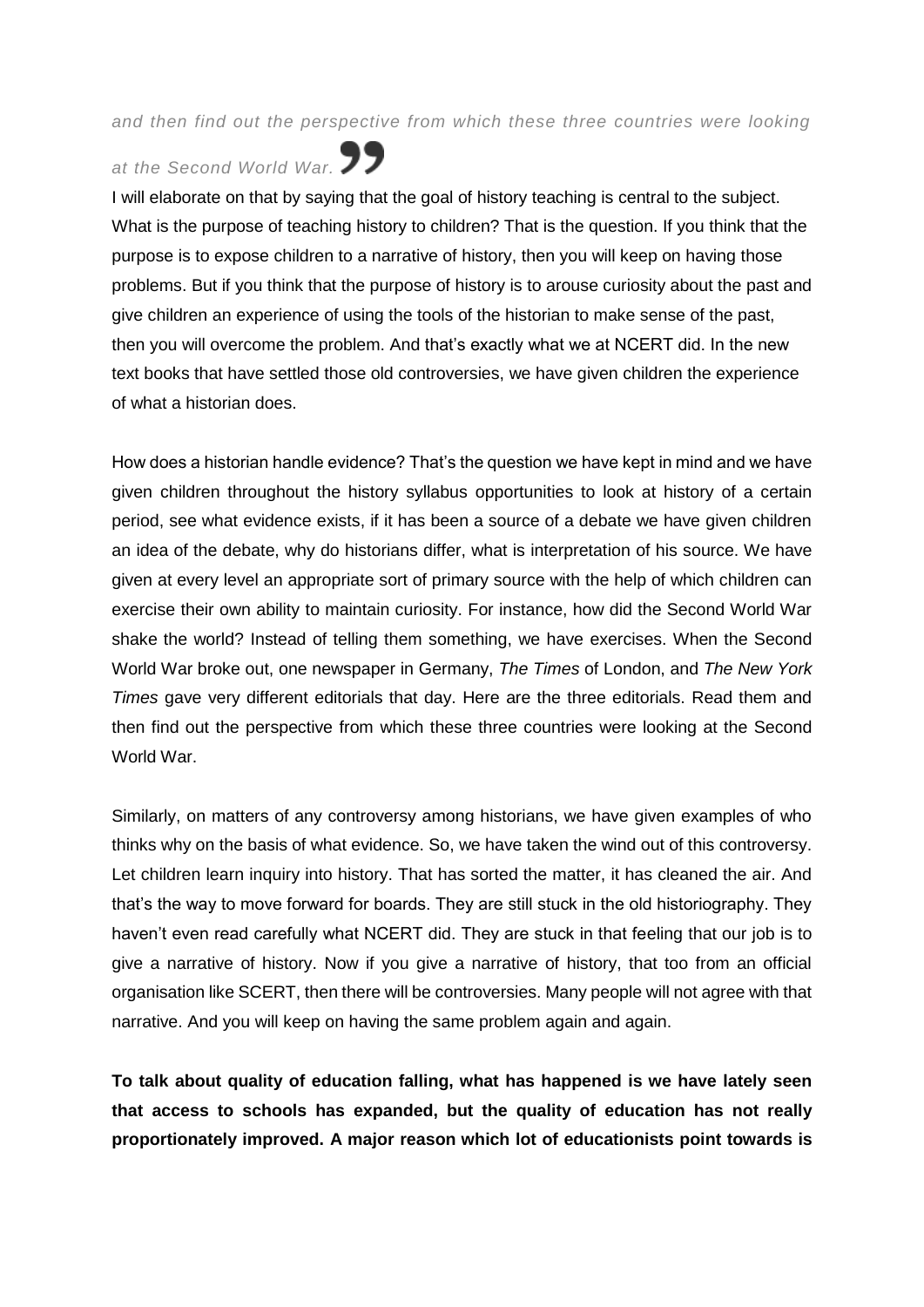**the ill-equipped teacher training institutions and the fact that they don't produce enough good teachers. How do you think we should address this issue?**

*There has been a major withdrawal of state investment in higher education. This is true in all parts of the country. The policy to gradually let the state withdraw from higher education is based on the broader economic ideology that it is best to leave higher education to private hands. In fact, this had begun in professional* 

*education areas even before liberalisation had begun.*

Addressing comes much later. The first step has to be recognition of a problem. Before we recognise the problem in teacher training, let's recognise the problem in higher education, particularly in undergraduate education. That is where all school teachers for the elementary and junior secondary stage are produced. If undergraduate education itself is suffering for at least three decades, if not less, from some very critical problems, then we can't really begin to recognise the problem that we have of quality at the school levels. What is undergraduate education suffering from? It starts with serious shortage of faculty. The word "shortage" is actually a euphemism. There has been a major withdrawal of state investment in higher education. This is true in all parts of the country.

The policy to gradually let the state withdraw from higher education is based on the broader economic ideology that it is best to leave higher education to private hands. In fact, this had begun in professional education areas even before liberalisation had begun. Several professional educational areas like medicine, engineering etc. had already begun to get commercialised and even teacher education had begun to get commercialised before official change in economic policy had begun in the late Eighties. But from the late 80s onwards, the situation become pathological and there are many States where faculty appointments have not been made since late 80s. What has substituted that is the practice of making ad hoc, temporary, vulnerable appointments. This has gradually drawn the more talented and idealistic among the young away from teaching careers in colleges and universities.

We have, as a country, seriously damaged higher education, where people capable of inspiring or igniting young minds have been forced away into various kinds of private options, NGOs or simply abroad. And this lies at the heart of what you are facing or what you are asking me to comment on under the label of quality in school education. If teachers are not being produced at the college level, where will you get teachers from for the school level? When a teacher or a young person who wants to become a teacher at the school level comes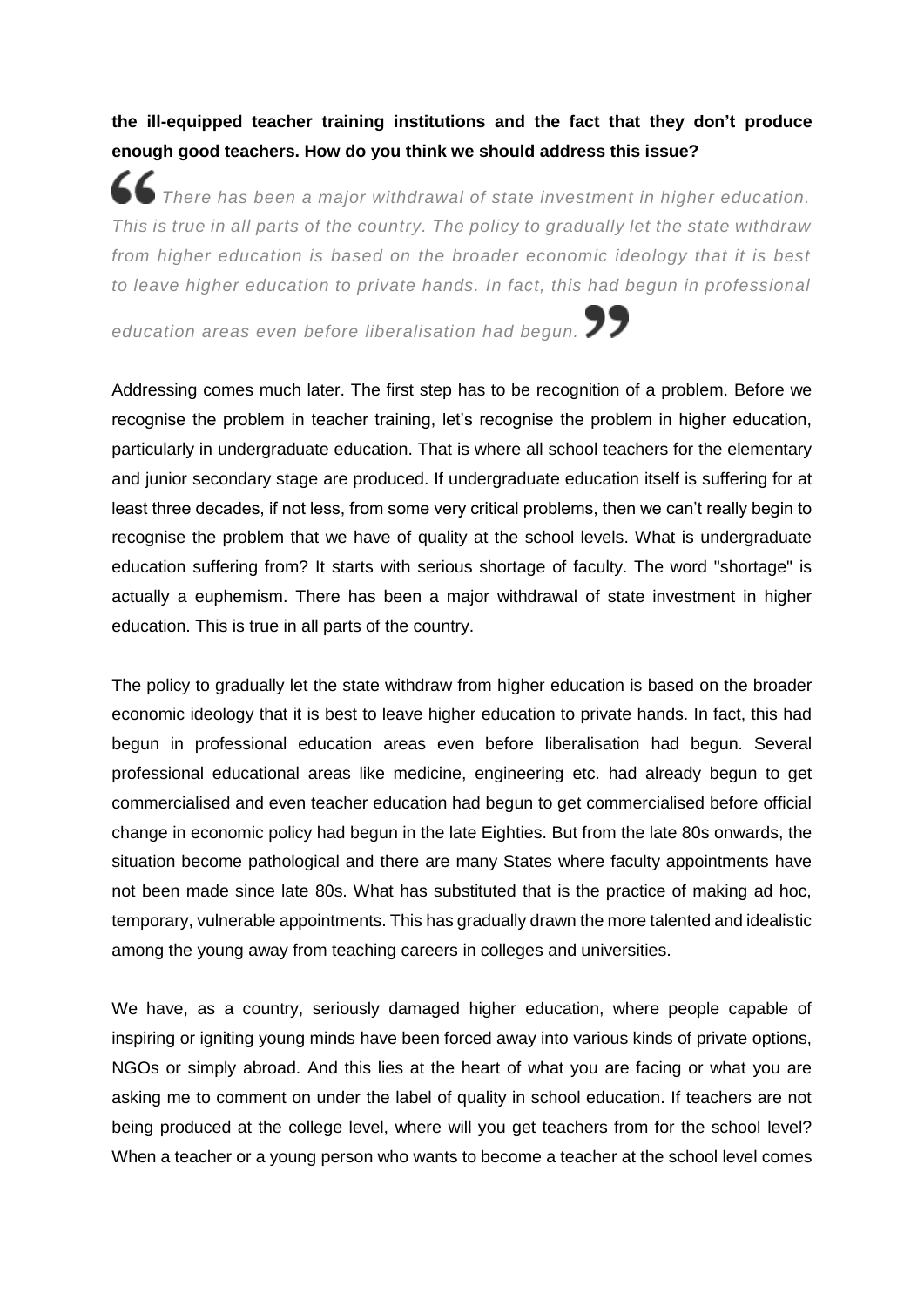to a training college, that person has already had substantial exposure to college education at the BA or Masters level. That's where the subject knowledge acquires a certain depth. Young people coming into teacher training courses these days don't have that in-depth grip of knowledge of the subject which they are going to teach at the school level. Even if we had good training colleges, they cannot substitute for that subject knowledge lapse or gap created at the Undergraduate level. Training colleges can at best provide a pedagogic input to existing subject knowledge. That is the initial problem.

The problem is further compounded because training colleges themselves are facing a very major crisis which has been recognised by no less an institution than the Supreme Court of India. It was approached by institutions suffering from serious problems a few years ago. The Supreme Court, in response, appointed a commission under the late chief justice J.S. Varma to look into the problems of this sector. They looked into this sector, found it sick and made a slew of recommendations to improve it. Their analysis is given in two volumes of the Verma report.

Initially, the Central Government which is in charge of this sector through the National Council of Teacher Education [NCTE] a statutory body, felt somewhat compelled to do something about the Verma recommendations. A hope was created about four five years ago that now this sector will be revamped. But that effort has now been almost shelved and the NCTE, an organisation which is suffering from endemic corruption, is now moving from one malaise to another. In the last six months, its decisions and actions have no message of hope at all. So, unfortunately, this long story leads us to the conclusion that with the expanded access to school education we ought to have looked at quality very seriously by improving undergraduate education and by improving teacher education. That has not happened. In fact, we were at crossroads. A few years ago, we took the wrong turn. Now institutional recovery is going to be even more difficult whenever it takes place over the next five to 10 years. I am not an astrologer. I cannot predict when this recovery will actually begin. Right now there are no signs of it.

#### **Also, don't you think that the pay scale for the teacher at the elementary level, primary level and upper primary level, there is a problem over there is well?**

Very rightly. The problem is at the primary level. That's the scale which is isolated. The school structure presently provides for one scale for the primary level teacher and then another scale for teachers who are going to teach from Grade Six to Grade Ten. The elementary level which was created or recognised by the Right to Education Act runs from Grade One to Eight. That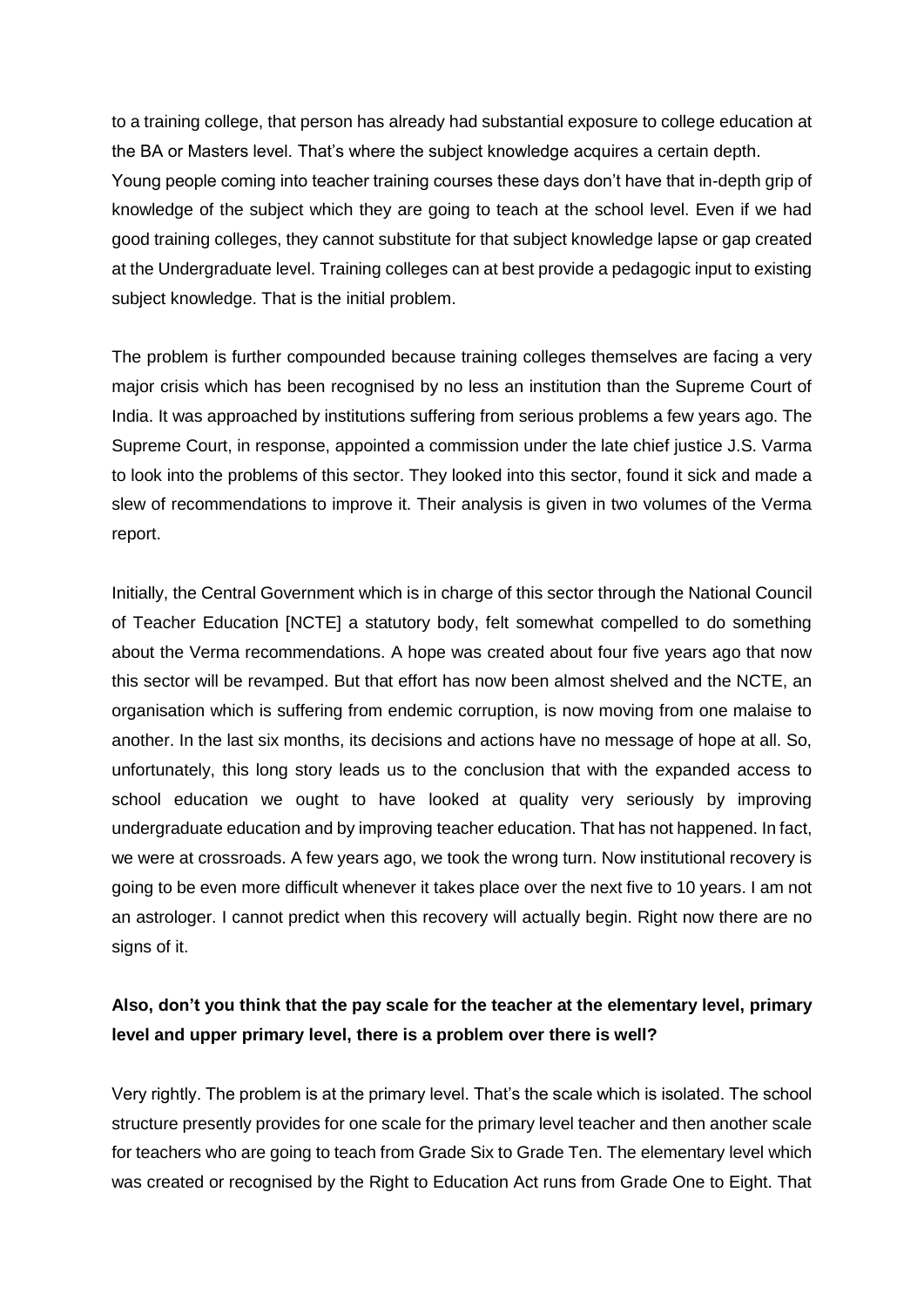new scale is yet to come about and the primary teacher's scale is of course the humblest. Nobody would be attracted by it.

If you were a person with good academic credentials who wanted to serve children and the nation by being a good primary school teacher, the scale will dissuade you and your parents from wanting to aspire for that job. So, nobody aspires for that job. Instead, when other job avenues close and you have no options left, then you are compelled to look at primary level teachers' training for a teacher's job.

Primary level teacher's training, as the Verma Commission pointed out, is dissociated from whatever little benefit it might have of academic affiliation to universities or colleges. The primary level teacher training is remarkably isolated from any academic resource and, therefore, it is suffering from obsolete ideas in psychology, equally obsolete ideas in other aspects of teacher training as well.

A little bit of innovation here and there can be seen thanks to some enlightened officers in the government. As a whole, it is far from fulfilling the expectations and requirements that the RTE Act points towards for the elementary school teacher—somebody who is capable of reflection, somebody who is aware of the social structure and its deeper force which creates very difficult conditions in the classroom, somebody who has a grip on core subjects like mathematics, the sciences, environment studies, social sciences and languages, somebody who has a grip on these subject areas and can then imaginatively inspire children at that young age which is so crucial for future education. That kind of input is a dream today, a fantasy because no more is our undergraduate college system providing that grip on the subject. Without that grip you get persons as I have already said into training and then into appointments. So, a vicious cycle is perpetuated.

#### **Finally, how do you think the role of the state has changed over the years vis-à-vis education?**

*The state did not recognise education as a matter of national concern or a national interest, like Defence is a subject of national interest. We have to have strong defence equipment, strong armies and air force etc. The fact that we need to have a strong teaching force or good universities, good schools, that kind of feeling about education being an area of national interest didn't exist in the state's* 

*own perception.*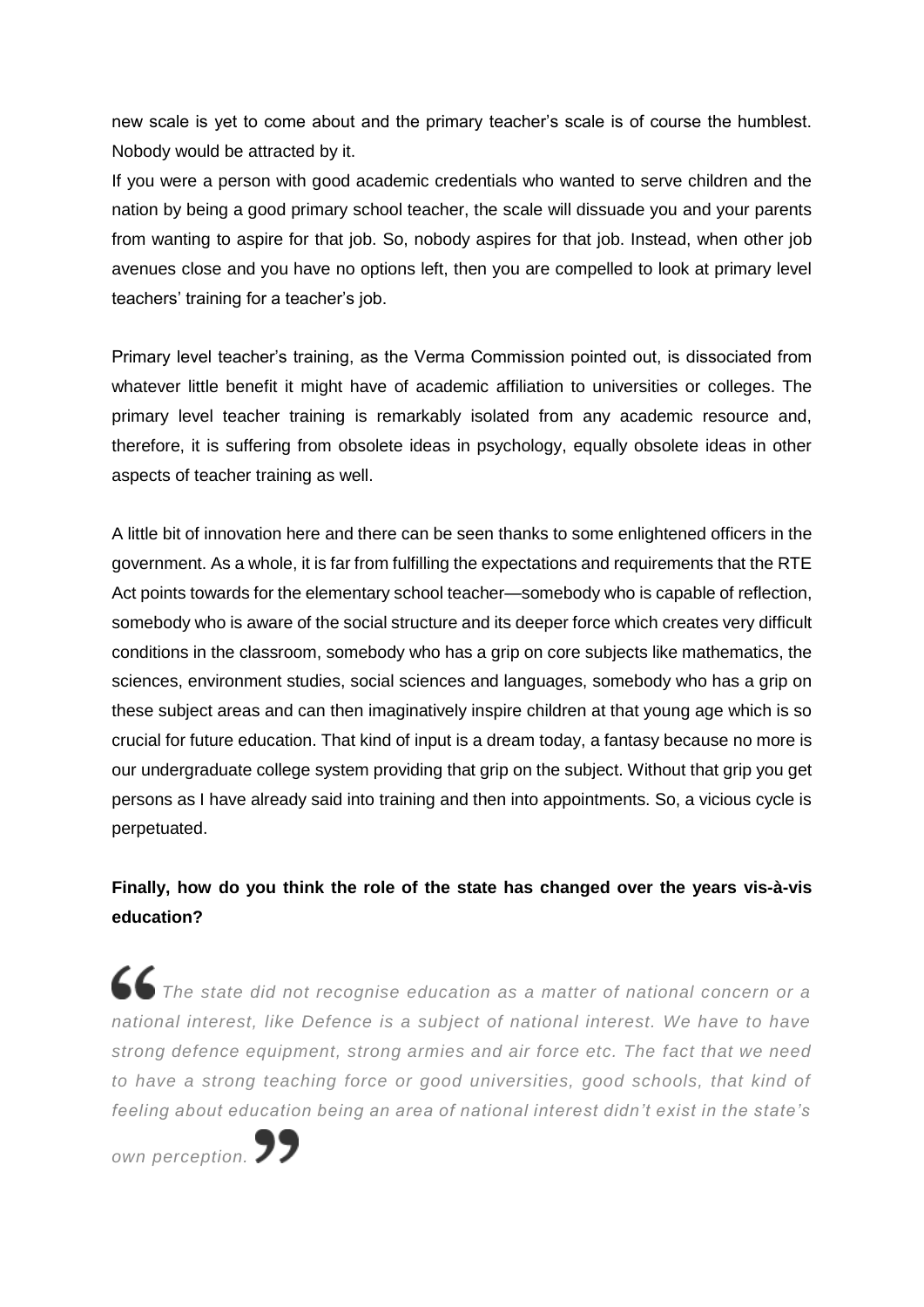First of all, let's recognise that the Indian state has never taken education particularly seriously since independence. The education portfolio either in the central government or in the State governments has never been considered a high-status portfolio for a powerful politician to aspire for, right from independence onwards. At the centre, the portfolios that are considered a sign of recognition of political status are basically Home, External Affairs, Finance, and Defence. If you were placed at the education portfolio, it meant that the Prime Minister doesn't really regard you as a serious politician. So, whoever was assigned this portfolio had this feeling that he is a side show of the Cabinet.

That's just one aspect. The state did not recognise education as a matter of national concern or a national interest, like Defence is a subject of national interest. We have to have strong defence equipment, strong armies and air force etc. The fact that we need to have a strong teaching force or good universities, good schools, that kind of feeling about education being an area of national interest didn't exist in the state's own perception. There are no signs of it, right from the beginning.

Nevertheless, the state did feel somewhat compelled to treat education as an area of welfare because the Constitution included it in the Directive Principles of State Policy. That way, occasionally, when some good person got charge of the portfolio of education in the States or in the Centre, some reasonable amount of policy making occurred.

After the 1975 Amendment to the Constitution, education came into the concurrent list. Then, between the Centre and the States, some possibility of a dialogue emerged and some degree of cohesiveness perhaps came within a shooting distance. And yet, when the possibility emerged, that's when the new ideology that education can be relegated to private hands began to germinate.

It is hard to say exactly what in the field of education led to it even before liberalisation policies had come centre-stage in the economy. I realise that that's a subject of big debate. Have economic reforms on the road to liberalised, or privatised, or globalised economy, been good for creating a more efficient state or a more efficient India?

That's a subject for some debate, but as far as education is concerned, one has very little room to feel doubtful that the gradual withdrawal of the state even from the limited role it was performing earlier has proved disastrous since the late '80s onwards. The cue has come from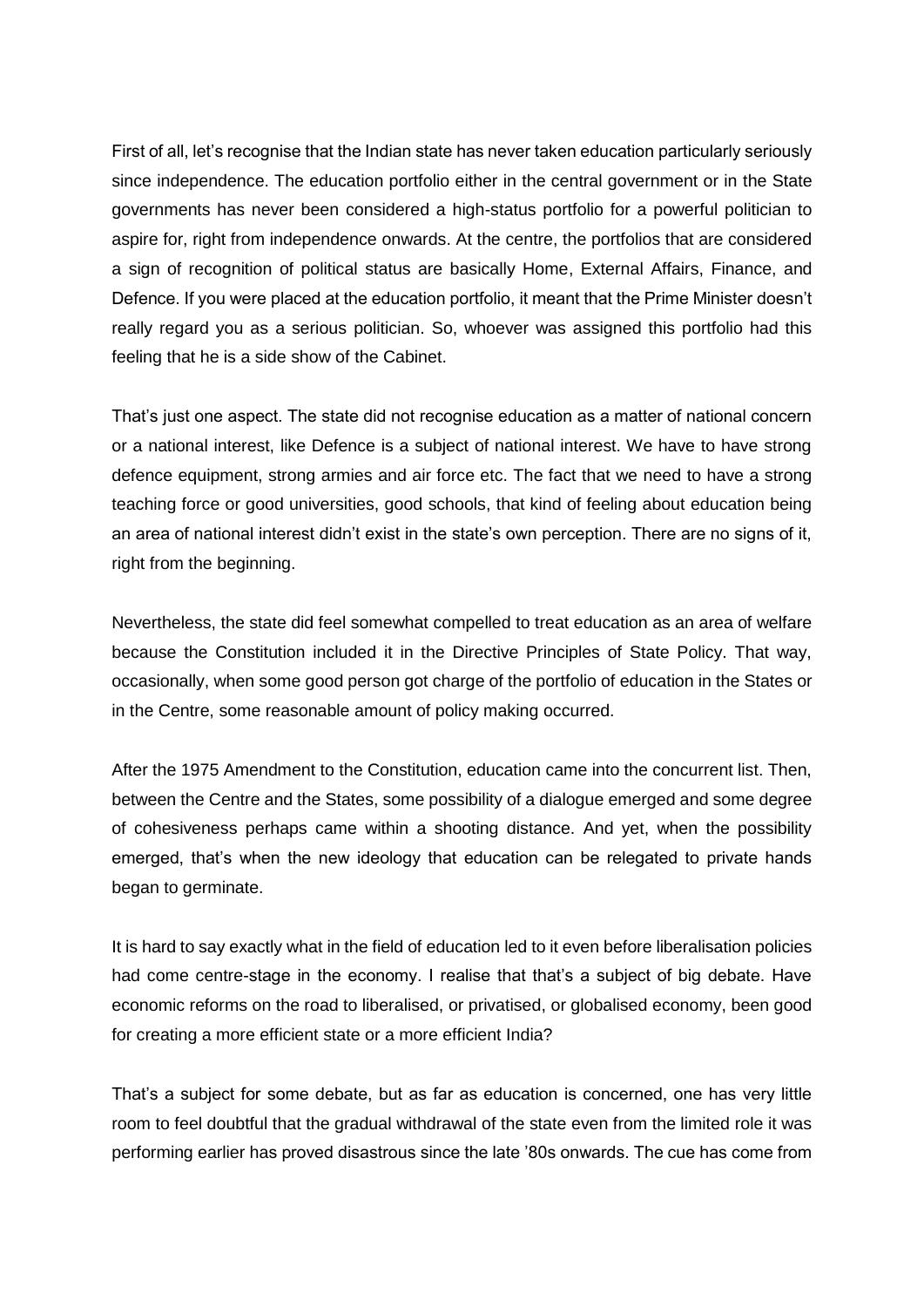the centre. Even the States that were beginning to feel somewhat serious about it, stopped finding the resources to make this area a high concern area for state policies.

I would say that from the '90s onwards, whatever achievements had been made in terms of the state's concerns had begun to get thinner. Even though national flagship programmes like the Sarva Shiksha Abhiyan, which were driven by external support, external pressures, meaning international pressures, pushed enrolment up, the state's concern did not get pushed up. Now that the international pressure has also withered away, those programmes are virtually over.

*What you call political will has been lacking in the Indian state right since independence in this sector. What is will? Will is nothing more than sustained* 

*desire. Occasionally, desire has been expressed but not sustained.*

Our destiny is in our own hands. The RTE Act shows the way to fulfil that destiny. But state concern has not improved any more. In fact, in the last four five years, you would think that the central government's own desire to push States towards fulfilment of goals of RTE itself is coming down. So, what you call political will has been lacking in the Indian state right since independence in this sector. What is will? Will is nothing more than sustained desire. Occasionally, desire has been expressed but not sustained.

You get some good person in some State who pushes matters a little bit. The moment he is transferred that push comes down. So, your question about the State as an institution expressing social, political cohesion and will to take education seriously, had it existed? I would say no. That, unfortunately, continues to be the reality even though here and there you see signs of some earnestness being expressed. But those signs come and go. There is no sustained sense of concern for this sector.

Resource 1: Justice Verma Commission Report on Teacher Education **[Volume](http://www.thehinducentre.com/multimedia/archive/03213/Justice_Verma_Comm_3213337a.pdf) 1 [PDF 27.8 MB], [Volume](http://www.thehinducentre.com/multimedia/archive/03213/Justice_Verma_Comm_3213340a.pdf) 2 [PDF 67.1 MB], [Volume](http://www.thehinducentre.com/multimedia/archive/03213/Justice_Verma_Comm_3213341a.pdf) 3 [PDF 16.6 MB] Resource 2: National [Curriculum](http://www.thehinducentre.com/multimedia/archive/03213/National_Curriculu_3213344a.pdf) Framework 2005 [PDF 1.80 MB] Source: National Council of [Education](http://www.thehinducentre.com/multimedia/archive/03213/National_Curriculu_3213344a.pdf) Research and Training Resource 3: Yash Pal Committee to Advice on Renovation and [Rejuvenation](http://www.thehinducentre.com/multimedia/archive/03213/Yash_Pal_Commitee__3213345a.pdf) of Higher [Education](http://www.thehinducentre.com/multimedia/archive/03213/Yash_Pal_Commitee__3213345a.pdf) [\[PDF](http://www.thehinducentre.com/multimedia/archive/03213/Yash_Pal_Commitee__3213345a.pdf) 1.81 MB] Source: Department of Higher Education, Ministry of Human Resource [Development,](http://www.thehinducentre.com/multimedia/archive/03213/Yash_Pal_Commitee__3213345a.pdf) [Government](http://www.thehinducentre.com/multimedia/archive/03213/Yash_Pal_Commitee__3213345a.pdf) of India**